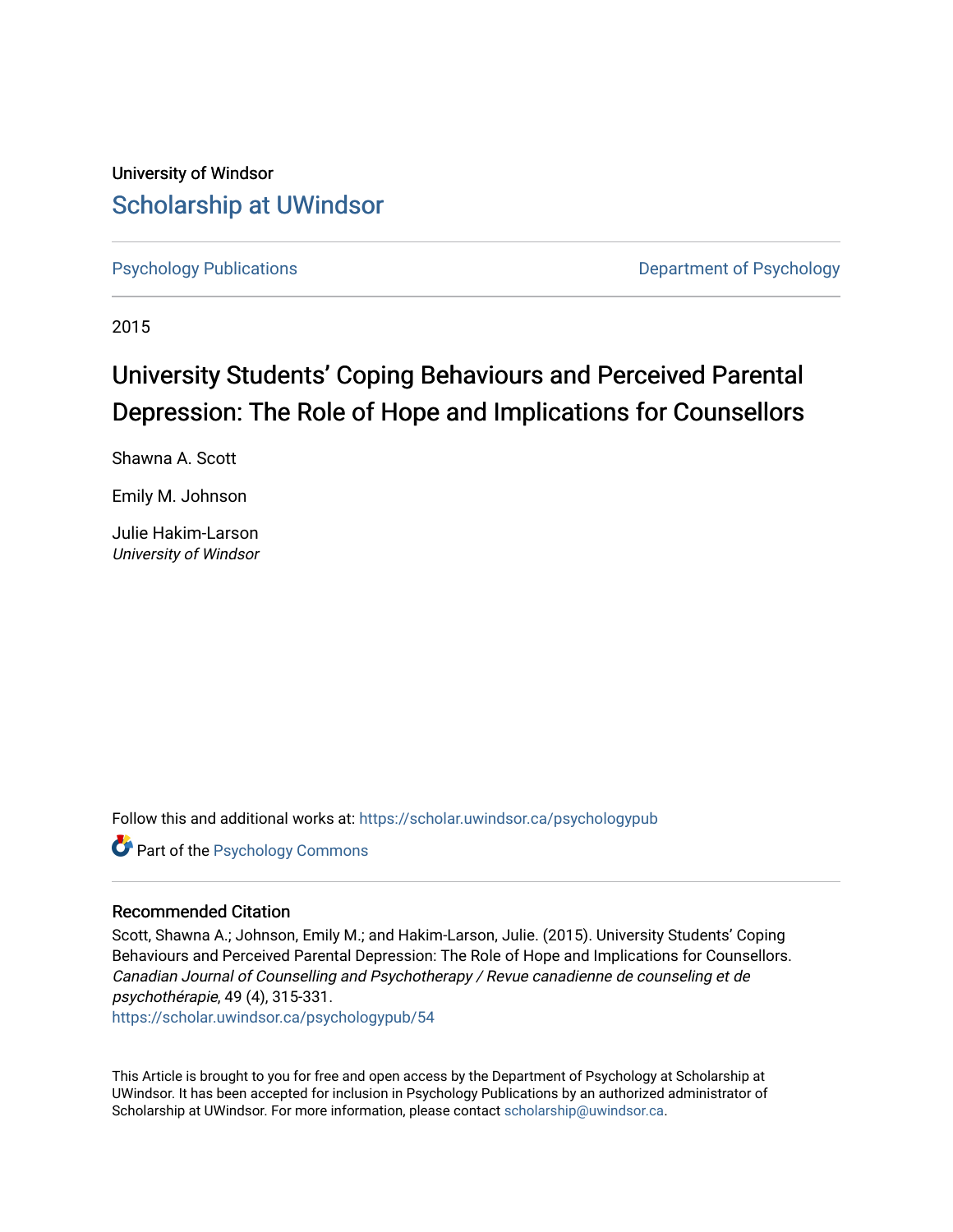Canadian Journal of Counselling and Psychotherapy / 315 Revue canadienne de counseling et de psychothérapie ISSN 0826-3893 Vol. 49 No. 4 © 2015 Pages 315–331

University Students' Coping Behaviours and Perceived Parental Depression: The Role of Hope and Implications for Counsellors Les comportements d'adaptation des étudiants universitaires et la dépression parentale perçue : Le rôle de l'espoir et les implications pour les conseillers

Shawna A. Scott Emily M. Johnson Julie Hakim-Larson *University of Windsor*

#### **ABSTRACT**

Research has shown links between perceived parental depressive symptomology and young adults' depressive symptoms (Rounding & Jacobson, 2013). Hope has been linked to fewer depressive symptoms and to greater adaptive coping behaviours (Chang & DeSimone, 2001). The relation between perceived parental depression, hope, and undergraduate university students' coping behaviours was examined. Participants were 223 undergraduates (51 males, 172 females) aged 17 to 24. Beyond perceived parental depression, hope predicted higher levels of religion/spirituality, active coping, and planning, and predicted lower levels of humour and behavioural disengagement. Implications for counselling clients at risk for intergenerational depression are discussed.

## résumé

La recherche a démontré qu'il existe des liens entre la symptomatologie de la dépression parentale perçue et les symptômes dépressifs chez les jeunes adultes (Rounding & Jacobson, 2013). On a établi un lien entre l'espoir et une diminution des symptômes de dépression et une amélioration des comportements adaptatifs (Chang & DeSimone, 2001). On a examiné la relation entre la dépression parentale perçue, l'espoir, et les comportements d'adaptation chez les étudiants universitaires de premier cycle. Les participants comptent 223 universitaires de premier cycle (51 hommes, 172 femmes) de 17 à 24 ans. Au-delà de la dépression parentale perçue, le facteur espoir a permis de prédire des niveaux plus élevés de religion/spiritualité, d'adaptation active, et de planification, tout en permettant de prédire des niveaux plus faibles sur le plan de l'humeur et du désengagement comportemental. On y discute des implications pour les clients en counseling à risque de la dépression intergénérationnelle.

Results of a recent systematic review of the literature indicated that the prevalence of depression among undergraduate university students is approximately 30% (Ibrahim, Kelly, Adams, & Glazebrook, 2013). Research has indicated that adolescent and young-adult offspring of parents with depression are at greater risk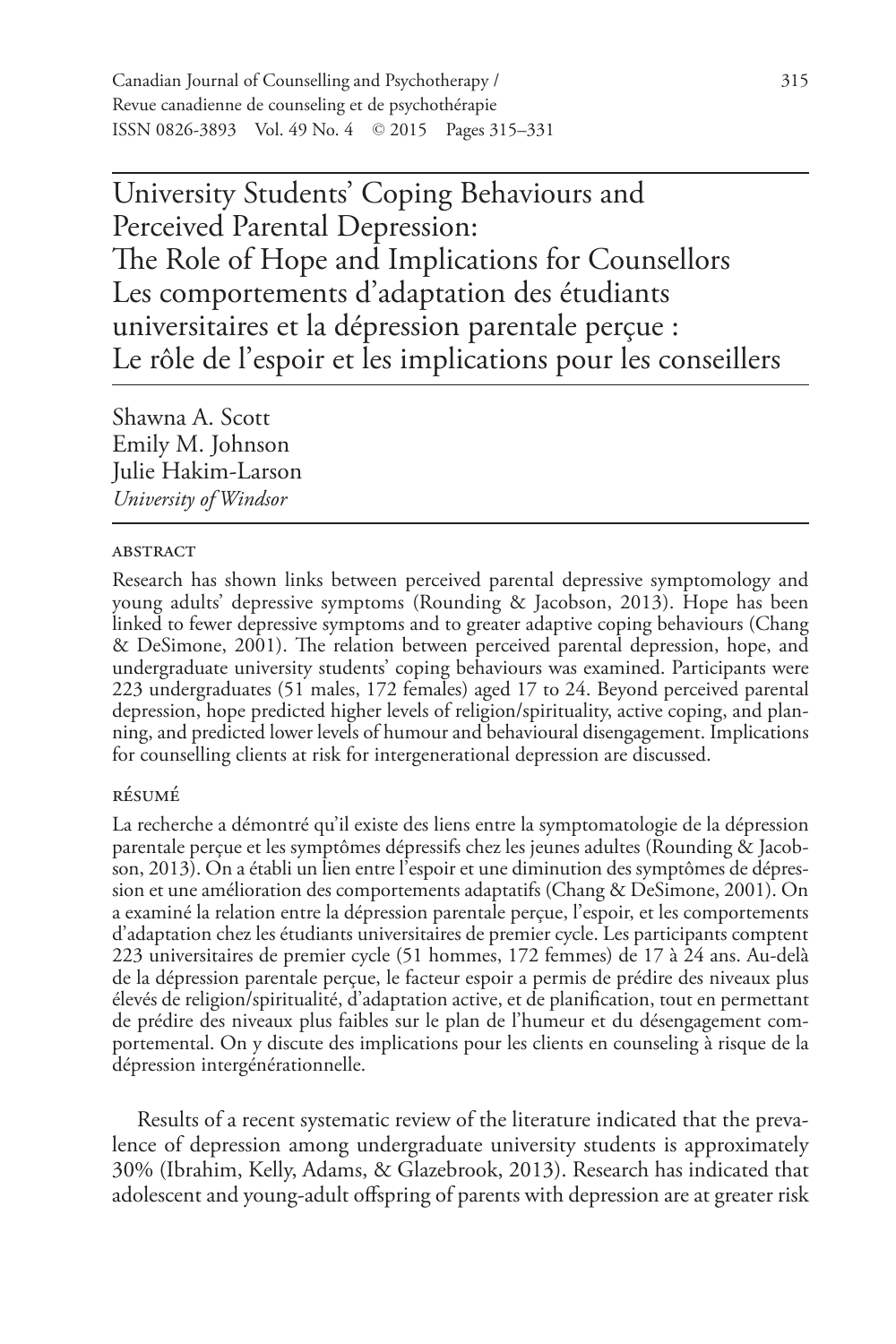for developing internalizing problems, including depressive symptomology (e.g., Landman-Peeters et al., 2008). Studying the effects of parental depression on children is significant because the prevalence of depression is high within families. Further, this topic is important for university counsellors, given that the primary concerns for students seeking counselling are relationship concerns most often related to families, followed by depression or grief (Cairns, Massfeller, & Deeth, 2010). Given their increased risk of experiencing depression, it is also important to study the coping behaviours of students with a depressed parent. The ability to cope with adversity and the struggles of daily life may help in managing the impact of repeated stressful events and internalizing symptoms [\(Adler, Conklin](https://www.researchgate.net/publication/313209815_Vulnerability_to_depression_in_childhood_and_adolescence?el=1_x_8&enrichId=rgreq-f4edac8d60d27f2c2bb3bf0c64bfd7fe-XXX&enrichSource=Y292ZXJQYWdlOzI4Mzg3MzI1NDtBUzoyOTYyNTg2ODcyNTg2MjRAMTQ0NzY0NDk4MzgzMw==) [& Strunk, 2013; Garber, 2010\).](https://www.researchgate.net/publication/313209815_Vulnerability_to_depression_in_childhood_and_adolescence?el=1_x_8&enrichId=rgreq-f4edac8d60d27f2c2bb3bf0c64bfd7fe-XXX&enrichSource=Y292ZXJQYWdlOzI4Mzg3MzI1NDtBUzoyOTYyNTg2ODcyNTg2MjRAMTQ0NzY0NDk4MzgzMw==) This may be particularly important for students, as they face the difficult transition to university and the many stressors that may accompany this stage in life. Undergraduate students' use of maladaptive coping behaviours (e.g., denial, self-blaming, and substance abuse) has, in fact, been found to predict higher levels of depressive symptoms, anxiety, and stress (Mahmoud, Staten, Hall, & Lennie, 2012). Although it is useful to compare adaptive coping and maladaptive coping composites, little research has focused on factors leading students to engage in specific coping behaviours. Feelings of hope may play a significant role in opposing the tendency to give in to despair (Lazarus, 1999). The purpose of this study was to investigate the relations between undergraduate university students' coping behaviours, feelings of hope (i.e., agency and pathways thinking; Snyder et al., 1991), and perceived parental depressive symptomology.

# *Perceptions of Parental Depression*

Maternal and paternal depression, both independently and combined, have been shown to be related to adolescent depressive symptoms ([Brennan, Hammen,](https://www.researchgate.net/publication/11094885_Maternal_depression_paternal_psychopathology_and_adolescent_diagnostic_outcomes?el=1_x_8&enrichId=rgreq-f4edac8d60d27f2c2bb3bf0c64bfd7fe-XXX&enrichSource=Y292ZXJQYWdlOzI4Mzg3MzI1NDtBUzoyOTYyNTg2ODcyNTg2MjRAMTQ0NzY0NDk4MzgzMw==)  [Katz, & LeBrocque, 2002](https://www.researchgate.net/publication/11094885_Maternal_depression_paternal_psychopathology_and_adolescent_diagnostic_outcomes?el=1_x_8&enrichId=rgreq-f4edac8d60d27f2c2bb3bf0c64bfd7fe-XXX&enrichSource=Y292ZXJQYWdlOzI4Mzg3MzI1NDtBUzoyOTYyNTg2ODcyNTg2MjRAMTQ0NzY0NDk4MzgzMw==)). Further, the severity of maternal depression has been shown to better predict adolescents' depression risk than has duration of maternal depression ([Hammen & Brennan, 2003](https://www.researchgate.net/publication/10868049_Severity_Chronicity_and_Timing_of_Maternal_Depression_and_Risk_for_Adolescent_Offspring_Diagnoses_in_a_Community_Sample?el=1_x_8&enrichId=rgreq-f4edac8d60d27f2c2bb3bf0c64bfd7fe-XXX&enrichSource=Y292ZXJQYWdlOzI4Mzg3MzI1NDtBUzoyOTYyNTg2ODcyNTg2MjRAMTQ0NzY0NDk4MzgzMw==)). Therefore, when considering parents' depressive symptoms, it is important to determine the severity of both maternal and paternal symptoms to which the child has been exposed, regardless of formal diagnosis. Although information about parents' depression may be obtained from clinical diagnosis or parent self-report, students' perceptions of parental depression symptomology may also be informative and reflect what they have processed and perceived from their interactions with their parents. According to the American Psychiatric Association (APA, 2013), symptoms of major depression, such as a persistent depressed mood and reduced pleasure or interest in activities, can be indicated by both the subjective account of the afflicted individual and by the observations of others. Despite this, scant research has been done on students' lived realities surrounding their parents' symptoms of depression. Based on the research available, perceived parental depression has been identified as an important predictor of depressive symptoms in young adults. Rounding and Jacobson (2013) found that perceived parental depressive symptomology was related to young adult children's self-reported depressive symptoms.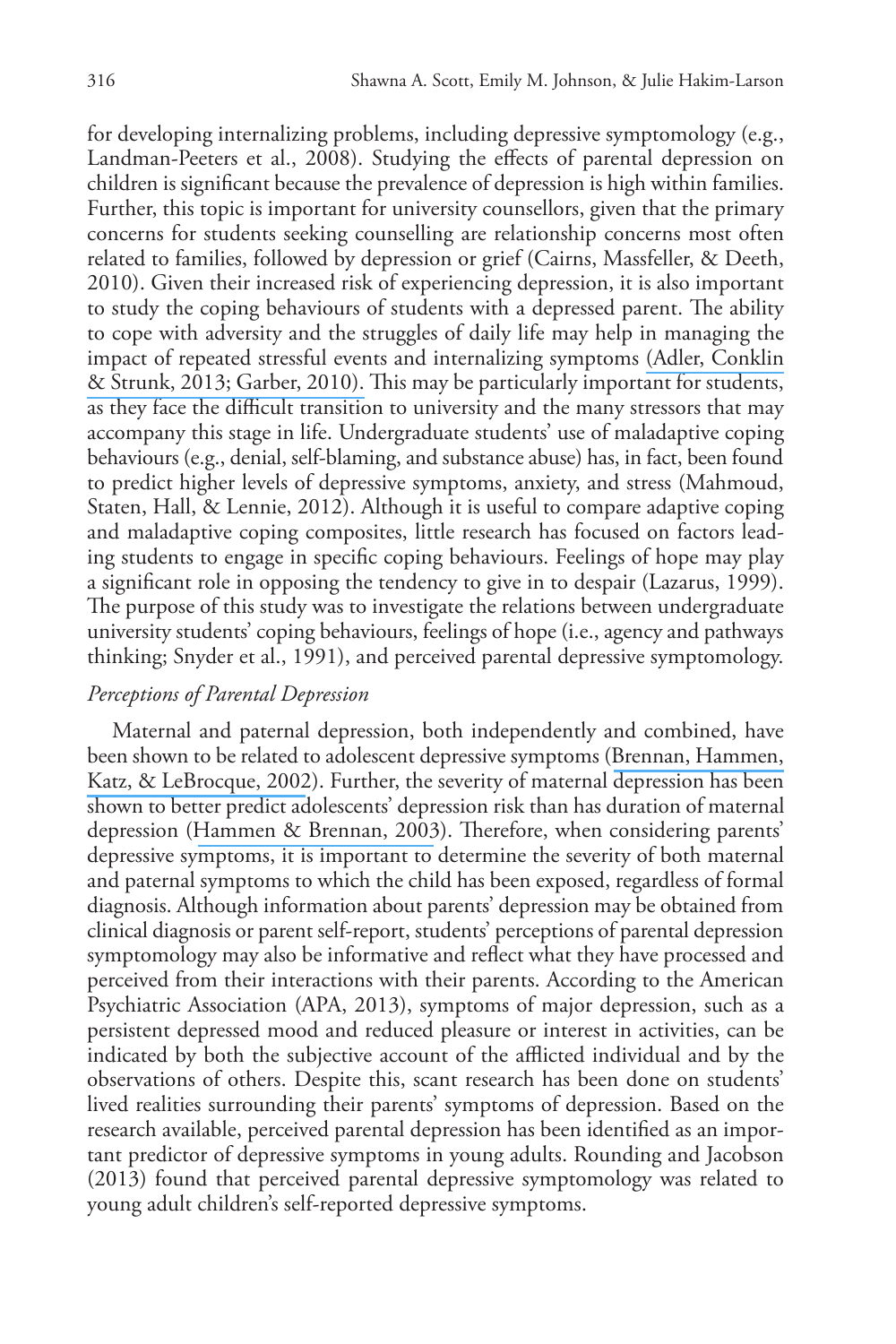## *Hope in the Face of Depression*

Theoretical perspectives on risk and protective factors have prompted researchers to examine why some children of depressed parents are more resilient than others. Given that hopefulness is viewed as an antidote to many of the symptoms of depression ([Lazarus, 1999](https://www.researchgate.net/publication/281181376_Hope_An_emotion_and_a_vital_coping_resource_against_despair?el=1_x_8&enrichId=rgreq-f4edac8d60d27f2c2bb3bf0c64bfd7fe-XXX&enrichSource=Y292ZXJQYWdlOzI4Mzg3MzI1NDtBUzoyOTYyNTg2ODcyNTg2MjRAMTQ0NzY0NDk4MzgzMw==)), measuring hope may be useful in examining why some individuals are more resilient despite being at risk due to their parents' depressive symptomatology. Hope has been shown to be negatively correlated with depression, generally consistent over time, and steady across situations ([Arnau, Rosen,](https://www.researchgate.net/publication/6586082_Longitudinal_Effects_of_Hope_on_Depression_and_Anxiety_A_Latent_Variable_Analysis?el=1_x_8&enrichId=rgreq-f4edac8d60d27f2c2bb3bf0c64bfd7fe-XXX&enrichSource=Y292ZXJQYWdlOzI4Mzg3MzI1NDtBUzoyOTYyNTg2ODcyNTg2MjRAMTQ0NzY0NDk4MzgzMw==) [Finch, Rhudy, & Fortunado, 2007;](https://www.researchgate.net/publication/6586082_Longitudinal_Effects_of_Hope_on_Depression_and_Anxiety_A_Latent_Variable_Analysis?el=1_x_8&enrichId=rgreq-f4edac8d60d27f2c2bb3bf0c64bfd7fe-XXX&enrichSource=Y292ZXJQYWdlOzI4Mzg3MzI1NDtBUzoyOTYyNTg2ODcyNTg2MjRAMTQ0NzY0NDk4MzgzMw==) [Snyder et al., 1991;](https://www.researchgate.net/publication/283375700_The_will_and_the_ways_Development_and_validation_of_an_individual-differences_measure_of_hope?el=1_x_8&enrichId=rgreq-f4edac8d60d27f2c2bb3bf0c64bfd7fe-XXX&enrichSource=Y292ZXJQYWdlOzI4Mzg3MzI1NDtBUzoyOTYyNTg2ODcyNTg2MjRAMTQ0NzY0NDk4MzgzMw==) [Thimm, Holte, Brennen,](https://www.researchgate.net/publication/253340085_Hope_and_Expectancies_for_Future_Events_in_Depression?el=1_x_8&enrichId=rgreq-f4edac8d60d27f2c2bb3bf0c64bfd7fe-XXX&enrichSource=Y292ZXJQYWdlOzI4Mzg3MzI1NDtBUzoyOTYyNTg2ODcyNTg2MjRAMTQ0NzY0NDk4MzgzMw==)  [& Wang, 2013](https://www.researchgate.net/publication/253340085_Hope_and_Expectancies_for_Future_Events_in_Depression?el=1_x_8&enrichId=rgreq-f4edac8d60d27f2c2bb3bf0c64bfd7fe-XXX&enrichSource=Y292ZXJQYWdlOzI4Mzg3MzI1NDtBUzoyOTYyNTg2ODcyNTg2MjRAMTQ0NzY0NDk4MzgzMw==)). In fact, higher levels of hope have been found to predict lower levels of depressive symptoms among undergraduate students ([Arnau et al., 2007](https://www.researchgate.net/publication/6586082_Longitudinal_Effects_of_Hope_on_Depression_and_Anxiety_A_Latent_Variable_Analysis?el=1_x_8&enrichId=rgreq-f4edac8d60d27f2c2bb3bf0c64bfd7fe-XXX&enrichSource=Y292ZXJQYWdlOzI4Mzg3MzI1NDtBUzoyOTYyNTg2ODcyNTg2MjRAMTQ0NzY0NDk4MzgzMw==)).

Hope has been described in terms of two types of thinking, which are thought to be necessary but distinct components ([Snyder et al., 1991](https://www.researchgate.net/publication/283375700_The_will_and_the_ways_Development_and_validation_of_an_individual-differences_measure_of_hope?el=1_x_8&enrichId=rgreq-f4edac8d60d27f2c2bb3bf0c64bfd7fe-XXX&enrichSource=Y292ZXJQYWdlOzI4Mzg3MzI1NDtBUzoyOTYyNTg2ODcyNTg2MjRAMTQ0NzY0NDk4MzgzMw==)). *Agency thinking* reflects one's sense of successful determination in meeting goals, whereas *pathways thinking* reflects one's sense of being able to generate successful plans to meet goals ([Snyder et al., 1991](https://www.researchgate.net/publication/283375700_The_will_and_the_ways_Development_and_validation_of_an_individual-differences_measure_of_hope?el=1_x_8&enrichId=rgreq-f4edac8d60d27f2c2bb3bf0c64bfd7fe-XXX&enrichSource=Y292ZXJQYWdlOzI4Mzg3MzI1NDtBUzoyOTYyNTg2ODcyNTg2MjRAMTQ0NzY0NDk4MzgzMw==)). Arnau and colleagues (2007) conducted a study with more than 500 undergraduate students to model the individual effects of the agency and pathways subscales on anxiety and depression over a period of several months. They found that higher scores on agency thinking, but not pathways thinking, had a significant negative effect on later depression and anxiety. Neither depression nor anxiety influenced agency or pathways thinking ([Arnau et al., 2007](https://www.researchgate.net/publication/6586082_Longitudinal_Effects_of_Hope_on_Depression_and_Anxiety_A_Latent_Variable_Analysis?el=1_x_8&enrichId=rgreq-f4edac8d60d27f2c2bb3bf0c64bfd7fe-XXX&enrichSource=Y292ZXJQYWdlOzI4Mzg3MzI1NDtBUzoyOTYyNTg2ODcyNTg2MjRAMTQ0NzY0NDk4MzgzMw==)). Thimm and colleagues (2013) examined agency and pathways thinking among a sample of clinically depressed, previously depressed, and never depressed undergraduate students and patients. Agency and pathways scores were highest among the never depressed sample, followed by the previously depressed sample and the clinically depressed sample ([Thimm et al., 2013](https://www.researchgate.net/publication/253340085_Hope_and_Expectancies_for_Future_Events_in_Depression?el=1_x_8&enrichId=rgreq-f4edac8d60d27f2c2bb3bf0c64bfd7fe-XXX&enrichSource=Y292ZXJQYWdlOzI4Mzg3MzI1NDtBUzoyOTYyNTg2ODcyNTg2MjRAMTQ0NzY0NDk4MzgzMw==)). [Chang and DeSimone \(2001\)](https://www.researchgate.net/publication/247839496_The_Influence_of_Hope_on_Appraisals_Coping_and_Dysphoria_A_Test_of_Hope_Theory?el=1_x_8&enrichId=rgreq-f4edac8d60d27f2c2bb3bf0c64bfd7fe-XXX&enrichSource=Y292ZXJQYWdlOzI4Mzg3MzI1NDtBUzoyOTYyNTg2ODcyNTg2MjRAMTQ0NzY0NDk4MzgzMw==) found that hope was positively related to engaged coping, negatively related to depression scores, and negatively related to disengaged coping among a sample of undergraduate students. The relation of hope to depression scores was significant even after controlling for coping and appraisals, indicating that hope is in itself an important predictor of depressive symptomology ([Chang & DeSimone, 2001](https://www.researchgate.net/publication/247839496_The_Influence_of_Hope_on_Appraisals_Coping_and_Dysphoria_A_Test_of_Hope_Theory?el=1_x_8&enrichId=rgreq-f4edac8d60d27f2c2bb3bf0c64bfd7fe-XXX&enrichSource=Y292ZXJQYWdlOzI4Mzg3MzI1NDtBUzoyOTYyNTg2ODcyNTg2MjRAMTQ0NzY0NDk4MzgzMw==)). These results indicate that it may be important to give further consideration to the relation between hope and coping behaviours.

# *Coping*

Adaptive coping has been described as behaviours that contribute to one's wellbeing. For example, seeking emotional support, using religion/spirituality, using problem solving, and cognitive restructuring have been identified as adaptive coping techniques, whereas activities such as substance use have been considered maladaptive. Research has highlighted the importance of considering specific and diverse coping behaviours, rather than considering coping broadly. [Mahmoud](https://www.researchgate.net/publication/221860649_The_Relationship_among_Young_Adult_College_Students)  [et al. \(2012\)](https://www.researchgate.net/publication/221860649_The_Relationship_among_Young_Adult_College_Students) found that undergraduate students' maladaptive coping strategies (e.g., denial, self-blaming, and substance abuse) were associated with depressive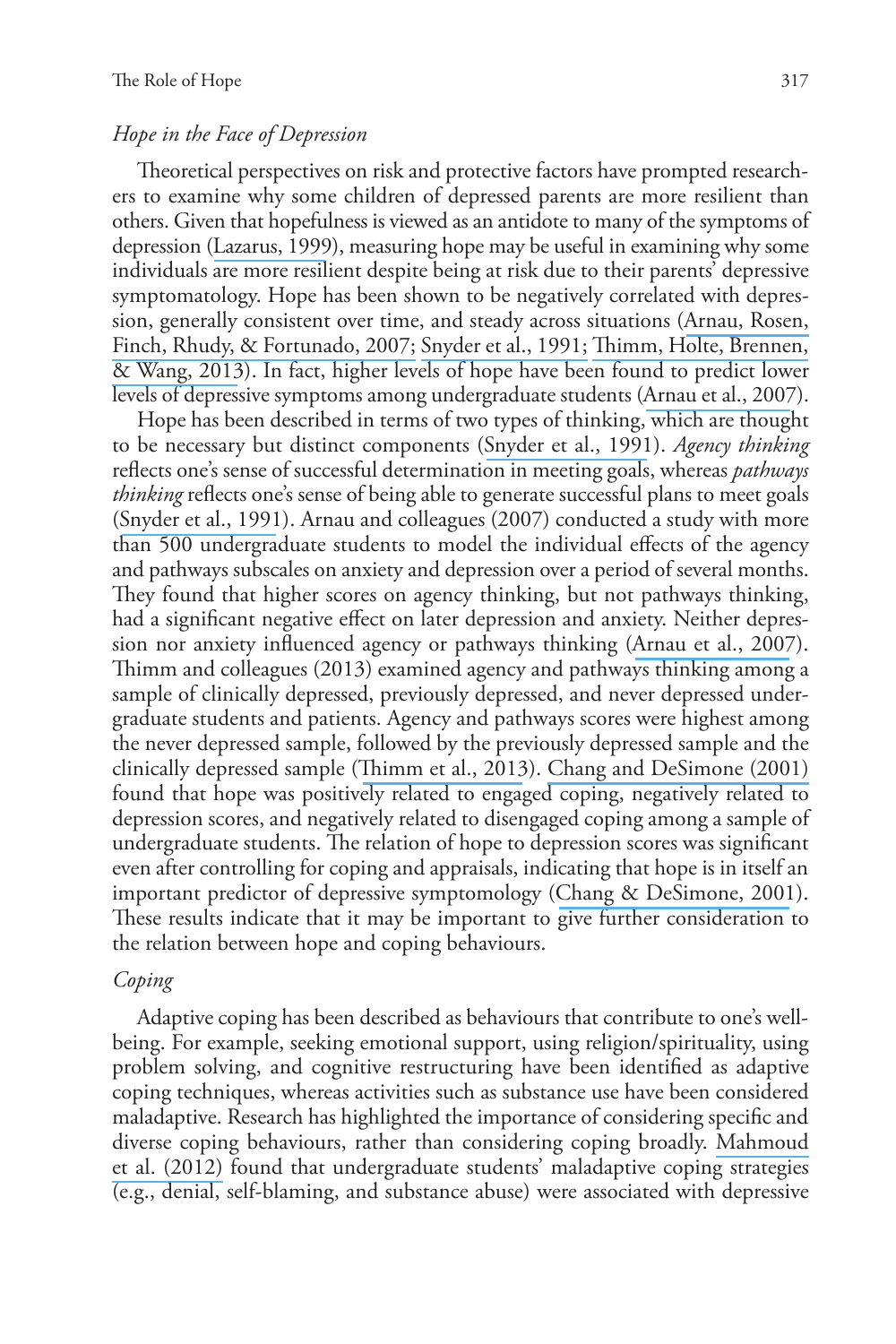symptoms, suggesting a link between coping strategies and depression. Conversely, researchers have found the use of adaptive coping techniques to be related to lower levels of depressive symptoms in vulnerable individuals. In a study by [Jaser and](https://www.researchgate.net/publication/6560763_Cross-situational_coping_with_peer_and_family_stressors_in_adolescent_offspring_of_depressed_parents?el=1_x_8&enrichId=rgreq-f4edac8d60d27f2c2bb3bf0c64bfd7fe-XXX&enrichSource=Y292ZXJQYWdlOzI4Mzg3MzI1NDtBUzoyOTYyNTg2ODcyNTg2MjRAMTQ0NzY0NDk4MzgzMw==) [colleagues \(2007\),](https://www.researchgate.net/publication/6560763_Cross-situational_coping_with_peer_and_family_stressors_in_adolescent_offspring_of_depressed_parents?el=1_x_8&enrichId=rgreq-f4edac8d60d27f2c2bb3bf0c64bfd7fe-XXX&enrichSource=Y292ZXJQYWdlOzI4Mzg3MzI1NDtBUzoyOTYyNTg2ODcyNTg2MjRAMTQ0NzY0NDk4MzgzMw==) adolescents with a depressed parent who used adaptive coping techniques (i.e., cognitive restructuring, positive thinking, and acceptance) in response to family stressors endorsed less depression, anxiety, and aggression. It is not sufficient to broadly consider coping in attempts to explain its relation to depression because coping styles may differentially predict depressive symptoms.

## *Present Study*

The present study assessed undergraduate university students' perceived parental depressive symptomology, hope, and coping behaviours. The purposes of this study were to examine how perceived parental depression and hope relate to specific coping behaviours and to examine whether levels of pathways thinking and agency thinking predict students' likelihood of engaging in specific coping behaviours. Students were asked to report on their subjective interpretations of their parents' level of depressive symptoms, and their own levels of hope and coping behaviours. It was hypothesized that (a) perceived parental depression would be related to coping behaviours; (b) level of hope would predict coping behaviours beyond perceptions of parental depression, with higher levels of hope predicting the use of adaptive coping strategies, and lower levels of hope predicting the use of maladaptive coping strategies; and (c) the different components of hope (i.e., agency and pathways thinking) would have unique relations to the coping behaviours.

#### **METHOD**

#### *Participants*

The sample comprised 223 undergraduate students (51 male and 172 female) from a mid-sized university. The mean age of the participants was 20.51 years  $(SD = 1.59)$ . Though the majority of the sample  $(61.4\%)$  identified as Caucasian/European Canadian, the sample was quite ethnically diverse: 10.3% Asian/ Asian Canadian, 9.9% African/African Canadian, 9.0% Middle Eastern/Middle Eastern Canadian, 8.1% Other, 0.9% Native Canadian, and 0.4% Hispanic/ Hispanic Canadian. The median annual family income was between \$70,000 and \$80,000. More than 95% of the participants reported being single and never married, whereas 3.1% were in a common-law relationship, and 1.3% were married. More than half (57.8%) of the participants reported living with a biological parent at the time of the study, 17.5% within that same year, and 9.9% the previous year. Twelve male participants and 53 female participants had at least one parent whom they perceived to have depressive symptoms. Participants were also asked whether, to their knowledge, their mother or father had been diagnosed with any form of depression by a mental health professional, and if the same parent was ever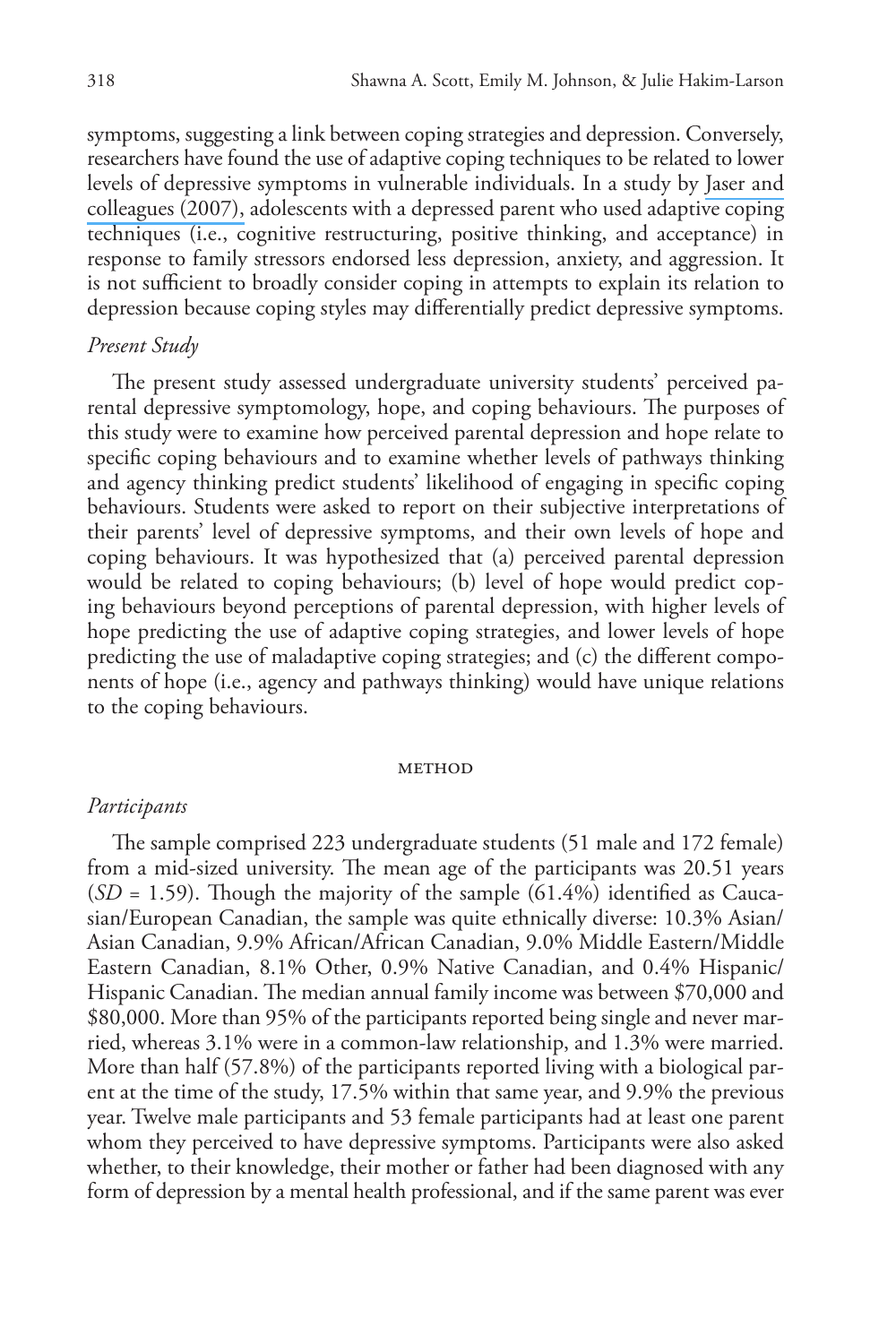treated for depression. Based on participants' recall, 16 mothers and 14 fathers were reported to have a diagnosis of depression, with four participants recalling a diagnosis for both parents. Participants reported that 15 mothers and 12 fathers received some form of treatment for their depression.

## *Procedure*

Undergraduate students volunteered for the study through a Psychology Department participant pool (i.e., a list of research studies approved by a Research Ethics Board). The study was restricted to students aged 17 to 24 to increase the likelihood that participants had more recently resided with their parents. Students who met inclusion criteria signed up for the study; recruitment was closed after the target sample size was met. After completing a consent form, participants completed the following paper-and-pencil measures: a demographics questionnaire, measures of hope and coping, and additional measures of parent–child relationship quality that were not analyzed for the present study. Participants independently completed the counterbalanced questionnaires in small groups for approximately one hour and received one bonus point for an eligible course of their choosing.

## *Measures*

*Demographics questionnaire*. This questionnaire was used to assess participant gender, ethnicity, parental occupation and annual family income, parental depressive characteristics, diagnostic history, and treatment history. Ten questions addressed the types of depressive symptoms displayed by parents within a two-week period, based on the diagnostic criteria found in the DSM-IV-TR (APA, 2000). The major symptoms of depression included depressed mood more often than not and low interest or pleasure in all, or almost all, activities. The minor symptoms of depression included the remaining diagnostic criteria for depression.

*Recoding of perceived parental depression scores*. To determine perceived parental depression scores, the number and type of depressive symptoms observed by participants and the presence of diagnosed depression for parents were considered. A depression score (maximum 15) was assigned to each parent, with a higher score indicating more severe depressive symptomology. A score of 1 was given to parents with no symptoms and no diagnosis. Scores of 2 to 5 were given to parents with symptoms and no diagnosis, in increasing severity and number of symptoms: a score of 2 was given to parents with no diagnosis, no major symptoms, and one to four minor symptoms; score of 3 to parents with no diagnosis, no major symptoms, and five to eight minor symptoms; score of 4 to parents with no diagnosis, one major symptom, as well as any minor symptoms; score of 5 to parents with no diagnosis, two major symptoms, and any minor symptoms. Scores of 6 to 15 were given to parents who had a diagnosis, as follows: score 6 for any one symptom and diagnosis, score 7 for any two symptoms and diagnosis, score 8 for any three symptoms and diagnosis, and so on.

*Adult Hope Scale* ([Snyder et al., 1991](https://www.researchgate.net/publication/283375700_The_will_and_the_ways_Development_and_validation_of_an_individual-differences_measure_of_hope?el=1_x_8&enrichId=rgreq-f4edac8d60d27f2c2bb3bf0c64bfd7fe-XXX&enrichSource=Y292ZXJQYWdlOzI4Mzg3MzI1NDtBUzoyOTYyNTg2ODcyNTg2MjRAMTQ0NzY0NDk4MzgzMw==)). This scale includes 12 statements rated on an 8-point Likert-type scale with responses ranging from 1 (*definitely false)* to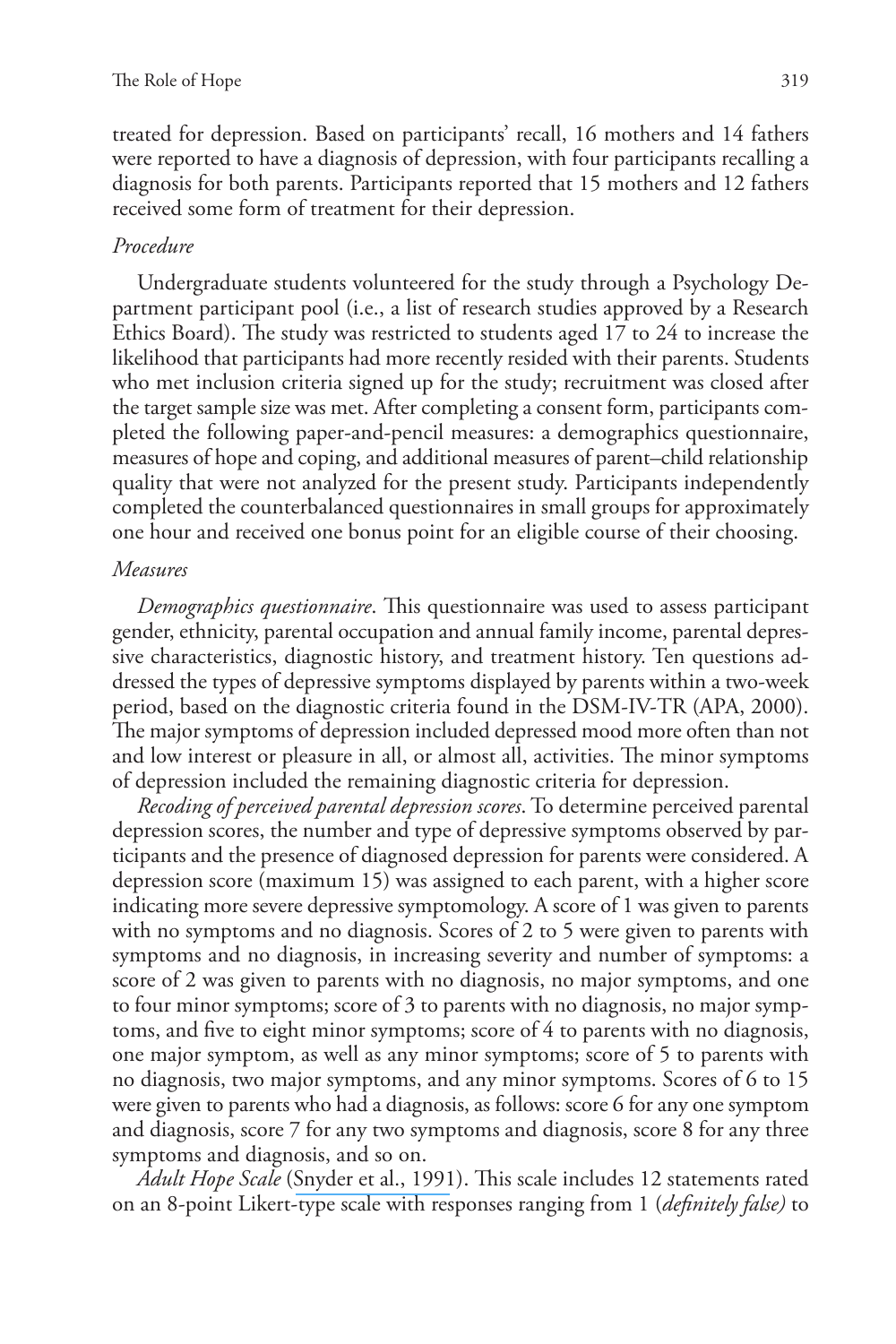8 (*definitely true)*. It includes agency thinking and pathways thinking subscales. Agency thinking reflects one's sense of having a will to meet goals, and pathways thinking reflects one's sense of having ways to meet goals ([Snyder et al., 1991](https://www.researchgate.net/publication/283375700_The_will_and_the_ways_Development_and_validation_of_an_individual-differences_measure_of_hope?el=1_x_8&enrichId=rgreq-f4edac8d60d27f2c2bb3bf0c64bfd7fe-XXX&enrichSource=Y292ZXJQYWdlOzI4Mzg3MzI1NDtBUzoyOTYyNTg2ODcyNTg2MjRAMTQ0NzY0NDk4MzgzMw==)). Snyder and colleagues (1991) found that the Adult Hope Scale has acceptable internal consistency reliability (.74 to .84) and good test-retest reliability over an interval of three weeks (.85, *p* < .001). Based on a review of 16 studies, Hellman, Pittman, and Munoz (2013) found the Adult Hope Scale to have acceptable internal consistency (.82) and high test-retest reliability (.80). Research (e.g., Carretta, Ridner & Dietrich, 2014) has also supported the convergent and discriminant validity of the Adult Hope Scale. In the present study, the Cronbach's alpha for the Adult Hope Scale was .86, 95% CI [.83, .88]. For the agency thinking and pathways thinking subscales, Cronbach's alphas were .83, 95% CI [.79, .86] and .74, 95% CI [.68, .79], respectively.

*Brief COPE* ([Carver, 1997](https://www.researchgate.net/publication/7515511_You_want_to_Measure_Coping_But_Your_Protocols_Too_Long_Consider_the_Brief_COPE?el=1_x_8&enrichId=rgreq-f4edac8d60d27f2c2bb3bf0c64bfd7fe-XXX&enrichSource=Y292ZXJQYWdlOzI4Mzg3MzI1NDtBUzoyOTYyNTg2ODcyNTg2MjRAMTQ0NzY0NDk4MzgzMw==)). This scale is a self-report measure comprising 28 items rated on a 4-point Likert-type scale from 1 (*I haven't been doing this at all*) to 4 (*I've been doing this a lot*). There are 14 subscales of theoretically dissimilar coping reactions with two items each. The Brief COPE was not designed to produce an overall coping score, and it does not directly produce adaptive and maladaptive composites; instead, scores are computed for each subscale (Carver, 2007). The subscales were active coping (i.e., effort to make the situation better), planning (i.e., anticipating strategies), positive reframing (i.e., seeing the situation positively), humour (i.e., joking about the situation), religion/spirituality (i.e., seeking comfort in using prayer, meditation, or spiritual beliefs), emotional support (i.e., seeking comfort, understanding, and support from others), instrumental support (i.e., seeking advice and help from others), self-distraction (i.e., doing or thinking about unrelated things), denial (i.e., refusing to believe that something happened), substance use (i.e., using alcohol or other drugs to feel better), behavioural disengagement (i.e., giving up the attempt to cope), venting (i.e., verbally expressing unpleasant feelings), self-blame (i.e., self-criticism for what happened), and acceptance (i.e., learning to live with what happened). Participants were instructed to think of a recent stressful situation and to answer the questions based on the coping behaviours they used during or as a response to this event. Carver (1997) found internal consistencies using Cronbach's alpha to range from .57 (acceptance subscale) to .82 (religion/spirituality subscale). In the present study, internal consistencies for the subscales were as follows: active coping = .74, planning = .76, positive reframing = .74, acceptance = .57, humour = .80, religion/spirituality = .89, using emotional support = .84, using instrumental support = .86, using self-distraction = .58, substance use = .93, behavioural disengagement = .72, venting = .51, and self-blame = .74. Because the scales contain few items, alpha values were considered before proceeding with analyses. The alpha values of the acceptance, self-distraction, and venting subscales were below suggested cutoffs for good internal consistency [\(Field, 2013\),](https://www.researchgate.net/publication/39406694_Discovering_statistics_using_IBM_SPSS_statistics?el=1_x_8&enrichId=rgreq-f4edac8d60d27f2c2bb3bf0c64bfd7fe-XXX&enrichSource=Y292ZXJQYWdlOzI4Mzg3MzI1NDtBUzoyOTYyNTg2ODcyNTg2MjRAMTQ0NzY0NDk4MzgzMw==) and as such were not further examined.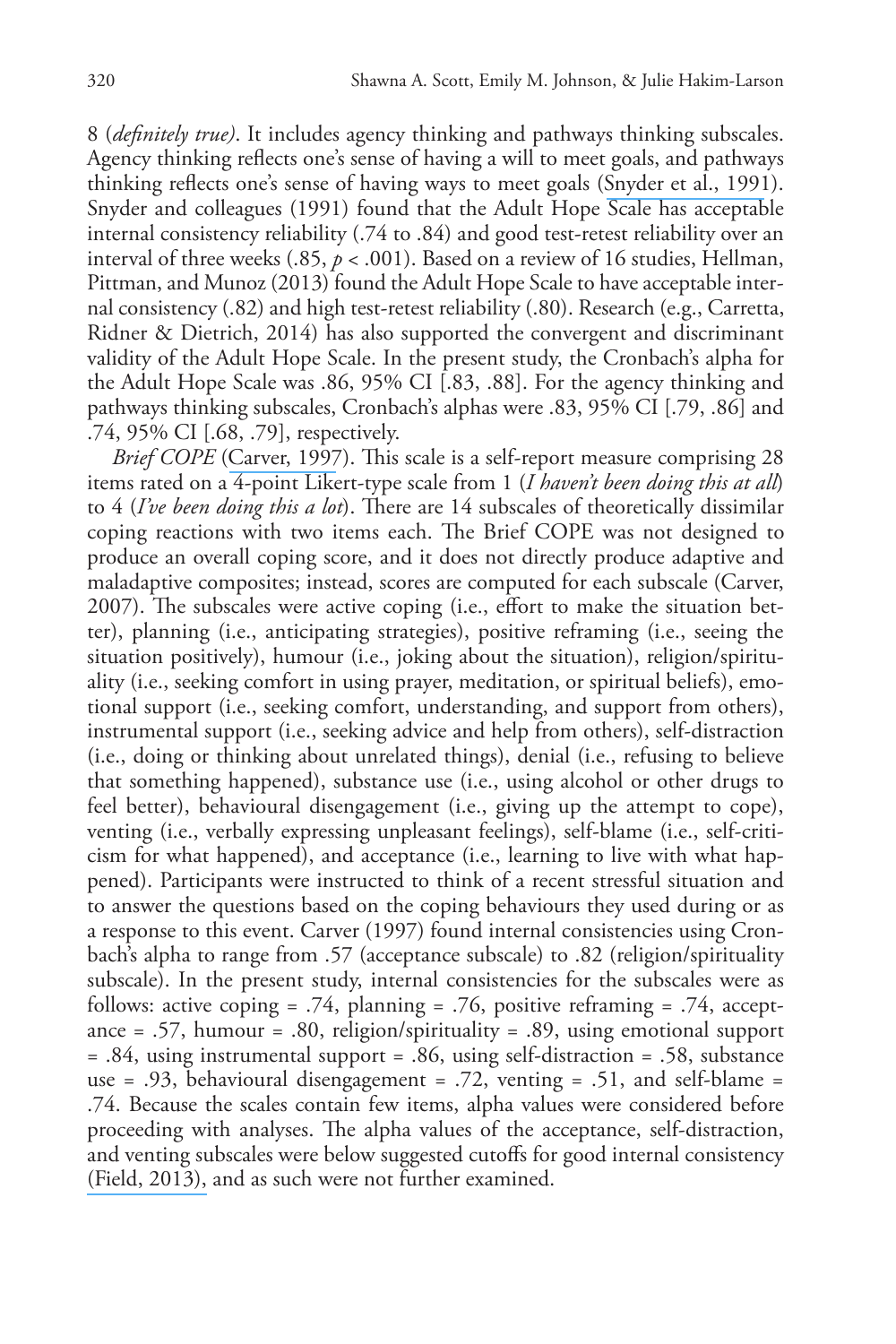#### **RESULTS**

Prior to analyses, the data were checked for consistency. Of the initial 255 participants, 31 were removed because two different questions that assessed parental symptoms of depression were answered inconsistently, and one case was removed because information on biological parents was not reported, resulting in a final sample size of 223. *Z* scores were examined to screen for irregular and extreme scores, and no scores were removed. Assumptions were met for the normality, linearity, homoscedasticity, and multicollinearity of the data.

## *Zero-Order Bivariate Correlations*

Zero-order bivariate correlations were conducted between participants' demographic information (i.e., age and annual family income), parental depression scores, agency thinking and pathways thinking scores, and coping scores. Participants' age was positively correlated to active coping  $(r = .16, p < .05)$ , positive reframing (*r* = .16, *p* < .05), and denial (*r* = .16, *p* < .05). Annual family income was negatively related to paternal depression scores ( $r = -.18$ ,  $p < .05$ ) and was positively related to three coping behaviours: planning (*r* = .15, *p* < .05), use of humour  $(r = .17, p < .01)$ , and emotional support  $(r = .20, p < .01)$ . As shown in Table 1, significant positive correlations were found between perceived maternal depression scores and coping through substance use and self-blame, and between perceived paternal depression scores and coping through religion/spirituality. Table 1 also displays correlations between students' hope and their coping behaviours. Agency thinking was positively related to active coping, planning, positive reframing, religion/spirituality, emotional support, and instrumental support. There was a negative relation between agency thinking and denial, substance use, behavioural disengagement, and self-blame. Pathways thinking was positively related to active coping, planning, positive reframing, emotional support, and instrumental support. Pathways thinking was negatively related to denial, substance use, behavioural disengagement, and self-blame. No relation was found between hope and humour.

# *Gender Differences in Coping*

Past research has implied that men and women may use different coping behaviours (e.g., [Lengua & Stormshak, 2000;](https://www.researchgate.net/publication/263256125_Gender_Gender_Roles_and_Personality_Gender_Differences_in_the_Prediction_of_Coping_and_Psychological_Symptoms?el=1_x_8&enrichId=rgreq-f4edac8d60d27f2c2bb3bf0c64bfd7fe-XXX&enrichSource=Y292ZXJQYWdlOzI4Mzg3MzI1NDtBUzoyOTYyNTg2ODcyNTg2MjRAMTQ0NzY0NDk4MzgzMw==) Nolen-Hoeksema & Aldao, 2011). To examine gender differences in specific coping behaviours in the present sample, two-tailed *t*-tests were conducted. Males reported higher scores on the hope pathways subscale ( $M = 26.10$ ,  $SD = 3.76$ ) as compared to females ( $M = 24.56$ , *SD* = 4.12). This difference was statistically significant,  $t(221) = 2.38$ ,  $p = .018$ ,  $d = .39, 95\%$  CI [.27, 2.80]. The use of agency thinking did not differ by gender ( $p > .05$ ). With regards to coping behaviours, males were more likely to use humour (*M =* 4.90, *SD* = 1.89) than were females (*M* = 3.74, *SD* = 1.67). This difference was statistically significant,  $t(221) = 4.24$ ,  $p < .001$ ,  $d = .70$ , 95% CI [.62, 1.70]. Females ( $M = 4.97$ ,  $SD = 1.80$ ) were significantly more likely than males  $(M = 4.20, SD = 1.83)$  to cope by using emotional support,  $t(221) = -2.68$ ,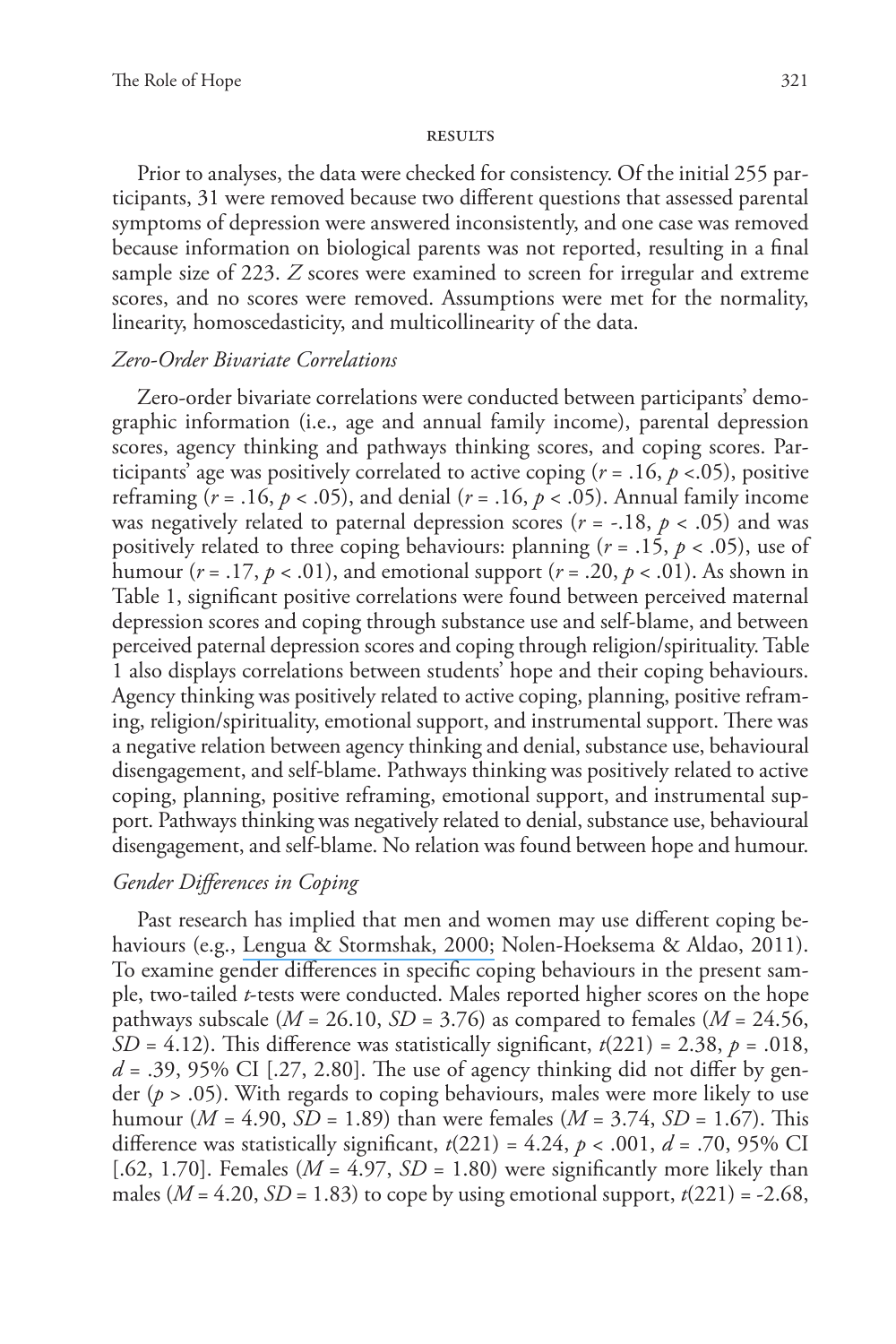*p* = .008, *d* = .43, 95% CI [-1.34, -.21]. Females (*M* = 2.85, *SD* = 1.48) were also significantly more likely than males ( $M = 2.37$ ,  $SD = .87$ ) to use denial as a coping technique, *t*(220) = -2.19, *p* = .030, *d* = .39, 95% CI [-.90, -.05]. No other gender differences emerged.

# *Hierarchical Multiple Regression Analyses*

Eleven separate hierarchical multiple regression analyses (MRAs) were conducted to determine whether Adult Hope Scale scores predicted coping behaviours, beyond perceptions of parental depressive symptomology. In a hierarchical MRA, it is recommended that variables be entered by causal priority, and that exploratory variables be added last into the model ([Cohen, Cohen, West, & Aiken, 2003](https://www.researchgate.net/publication/234021438_Applied_Multiple_RegressionCorrelation_Analysis_For_The_Behavioral_Sciences?el=1_x_8&enrichId=rgreq-f4edac8d60d27f2c2bb3bf0c64bfd7fe-XXX&enrichSource=Y292ZXJQYWdlOzI4Mzg3MzI1NDtBUzoyOTYyNTg2ODcyNTg2MjRAMTQ0NzY0NDk4MzgzMw==)). Demographic variables found to be related to coping behaviours in the present study (participant age, gender, and annual family income) were entered in Step 1, followed by perceived paternal and maternal depression scores in Step 2, and pathway thinking and agency thinking hope scores in Step 3. Separate MRAs were conducted for each of the 11 subscales of the Brief COPE ([Carver, 1997](https://www.researchgate.net/publication/7515511_You_want_to_Measure_Coping_But_Your_Protocols_Too_Long_Consider_the_Brief_COPE?el=1_x_8&enrichId=rgreq-f4edac8d60d27f2c2bb3bf0c64bfd7fe-XXX&enrichSource=Y292ZXJQYWdlOzI4Mzg3MzI1NDtBUzoyOTYyNTg2ODcyNTg2MjRAMTQ0NzY0NDk4MzgzMw==)).

Table 1

| penaviours                   |                        |                                     |           |                  |           |
|------------------------------|------------------------|-------------------------------------|-----------|------------------|-----------|
|                              |                        | Parental depression<br>symptomology |           | Adult Hope Scale |           |
| Scale/<br>subscale           | Maternal<br>depression | Paternal<br>depression              | Agency    | Pathways         | Total     |
| <b>Brief COPE</b>            |                        |                                     |           |                  |           |
| Active coping                | .02                    | $-.01$                              | $.25***$  | $.27***$         | $.29***$  |
| Planning                     | .01                    | .06                                 | $.31***$  | $.40***$         | $.39***$  |
| Positive<br>reframing        | .03                    | .12                                 | $.26***$  | $.25***$         | $.28***$  |
| Humour                       | .09                    | .01                                 | $-.05$    | .06              | .01       |
| Religion/<br>spirituality    | .08                    | $.17*$                              | $.16*$    | .12              | $.16*$    |
| Emotional<br>support         | .01                    | .01                                 | $.20**$   | $.13*$           | $.18***$  |
| Instrumental<br>support      | $-.01$                 | .4                                  | $.22***$  | $.18***$         | $.22***$  |
| Denial                       | .03                    | .02                                 | $-.27***$ | $-.21***$        | $-.26***$ |
| Substance use                | $.26***$               | .09                                 | $-.17*$   | $-.13*$          | $-.17*$   |
| Behavioural<br>disengagement | .11                    | .05                                 | $-.36***$ | $-.32***$        | $-.37***$ |
| Self-blame                   | $.22***$               | .03                                 | $-.23***$ | $-.21***$        | $-.25***$ |

*Correlations Between Parental Depression Symptomology and Hope with Coping Behaviours*

 $* p \leq .05, **p \leq .01, **p \leq .001.$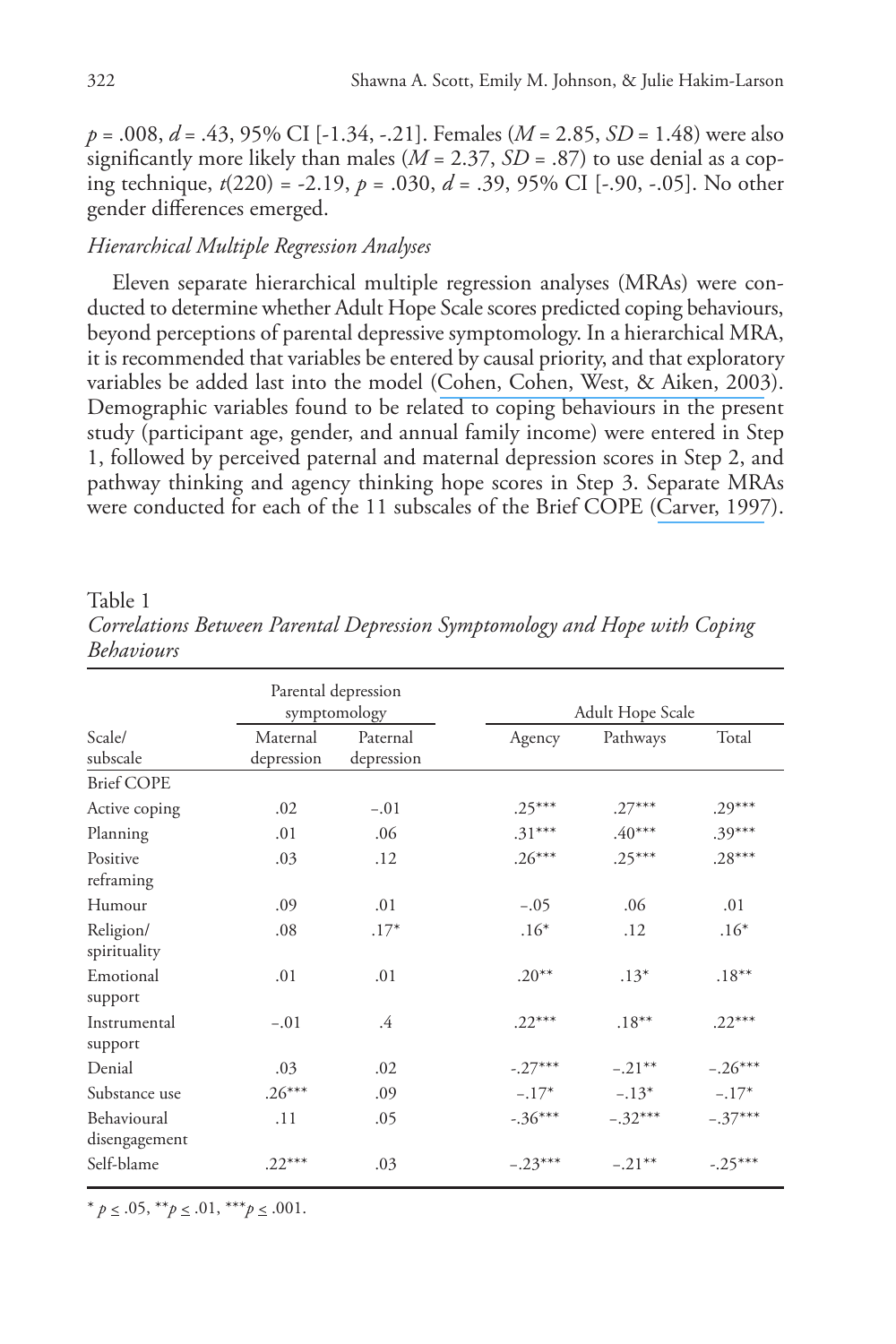Because of the large number of analyses, a more stringent *p*-value criterion of .001 was selected in order to reduce the risk of Type 1 error. Table 2 indicates which analyses were significant at this level, as well as at the .01 and .05 levels. Findings at the .001 level can be interpreted with more confidence than findings at the .01 and .05 levels.

## predicting coping behaviours

Six models were significant at the .01 and .05 levels: positive reframing, *F*(7, 183) = 3.40, *p* = .002; emotional support, *F*(7, 183) = 2.86, *p* = .007; instrumental support, *F*(7, 183) = 2.39, *p* = .023; denial, *F*(7, 182) = 2.11, *p* = .044; substance use,  $F(7, 183) = 3.02$ ,  $p = .005$ ; and self-blame,  $F(7, 183) = 2.92$ ,  $p = .006$ . These findings are not discussed further due to potential Type 1 error. Table 2 shows beta weights for each model that was significant at the .001 level in predicting coping behaviours. As discussed below, five models were significant at the .001 level at Step 3: active coping, *F*(7, 183) = 3.98, *p* < .001; planning, *F*(7, 183) = 6.83, *p* < .001; humour, *F*(7, 183) = 4.94, *p* < .001; religion/spirituality, *F*(7, 183) = 3.82, *p* = .001; and behavioural disengagement, *F*(7, 183) = 3.95, *p* < .001.

*Active coping.* In the model predicting active coping, Step 3 accounted for an additional 9.1% of the variance accounted for beyond Step 2, with a significant change,  $\Delta F(2, 183) = 10.36$ ,  $p < .001$ . As shown in Table 2, not all variables contributed significantly to the model; only pathways thinking contributed significantly at Step 3.

*Planning.* In the model predicting planning, Step 3 accounted for an additional 17.1% of the variance accounted for beyond Step 2, with a significant change,  $\Delta F(2, 183) = 20.21, p < .001$ . Only pathways thinking contributed significantly to the model at Step 3.

*Humour.* In the model predicting humour, Step 3 accounted for an additional 2.5% of the variance accounted for beyond Step 2, with a significant change,  $\Delta F(2, 183) = 3.69$ ,  $p = .027$ . Both agency and pathways contributed significantly at Step 3, though agency was negatively related to humour while pathways was positively related.

*Religion/spirituality.* In the model predicting religion/spirituality, Step 3 accounted for an additional 6.1% of the variance accounted for beyond Step 2, with a significant change,  $\Delta F(2, 183) = 7.28$ ,  $p = .001$ . Agency thinking contributed significantly to the model at Step 3, as did paternal depression.

*Behavioural disengagement.* In the model predicting behavioural disengagement, Step 3 accounted for an additional 11.4% of the variance accounted for beyond Step 2, with a significant change, ΔF(2, 183) = 12.70, *p* < .001. Only agency thinking contributed significantly to the model at Step 3.

## discussion

The purpose of the present study was to examine whether hope predicted specific coping behaviours beyond perceived parental depressive symptomology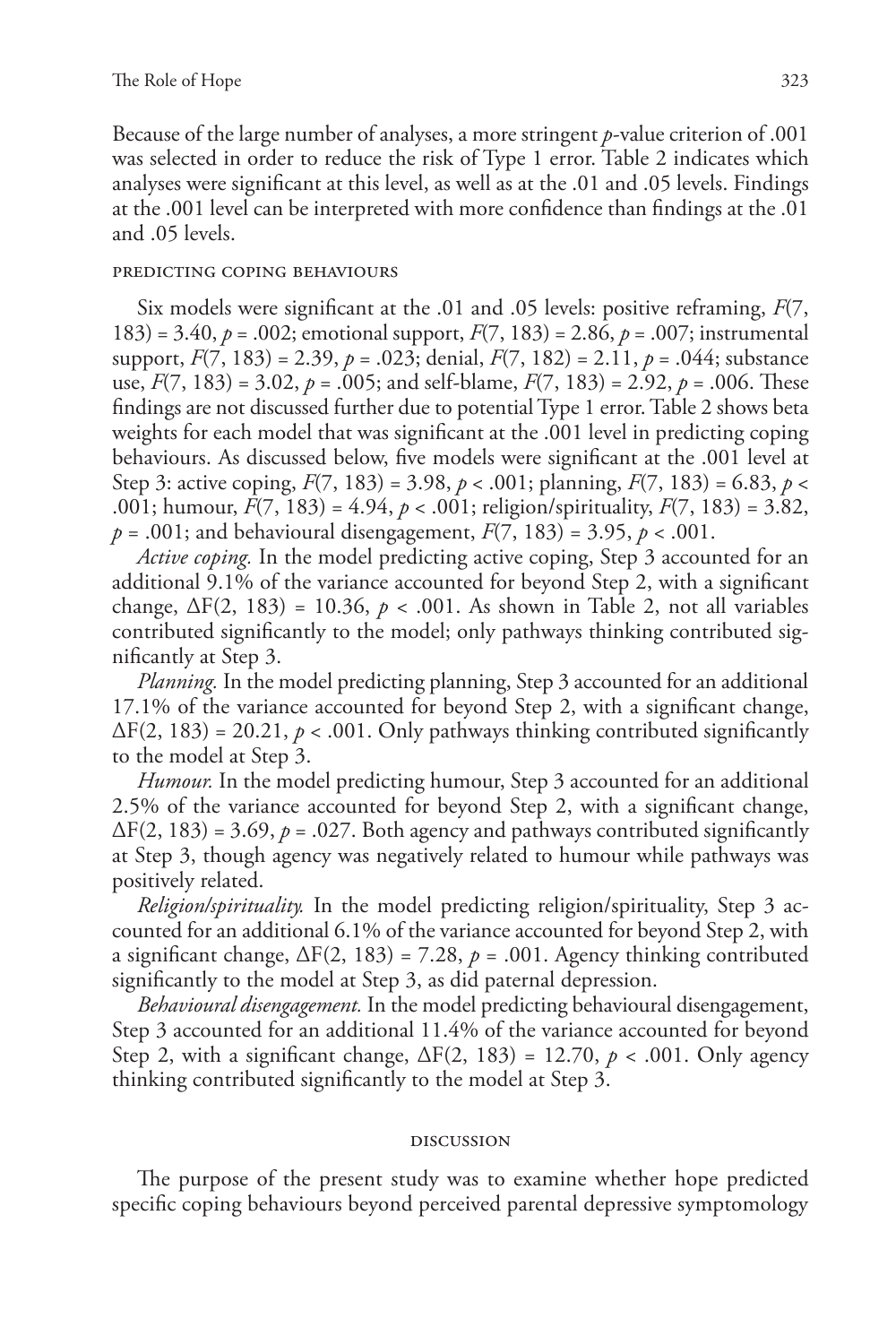|                                |                  |                 |                     |           |                       |                  |                | Coping Behaviours |                          |            |                      |                  |                         |            |
|--------------------------------|------------------|-----------------|---------------------|-----------|-----------------------|------------------|----------------|-------------------|--------------------------|------------|----------------------|------------------|-------------------------|------------|
|                                | coping<br>Active |                 |                     | Planning  | reframing<br>Positive |                  | Humour         |                   | spirituality<br>Religion |            | Emotional<br>support |                  | Instrumental<br>support |            |
| Predictor                      | $\Delta R^2$     | $\circ$         | $\Delta R^2$        | $\circ$   | $\Delta R^2$          | മ                | $\Delta R^2$   | മ                 | $\Delta R^2$             | $\circ$    | $\Delta R^2$         | $\circ$          | $\Delta R^2$            | മ          |
| Step 1                         | 0 <sup>3</sup>   |                 | $\ddot{\mathrm{0}}$ |           | 64                    |                  | $\ddot{5}$     |                   | 0 <sup>3</sup>           |            | 08                   |                  | .04                     |            |
| Control variables <sup>a</sup> |                  |                 |                     |           |                       |                  |                |                   |                          |            |                      |                  |                         |            |
| Step 2                         | $\overline{0}$   |                 | $\overline{0}$      |           | 02                    |                  | $\overline{0}$ |                   | 0 <sup>3</sup>           |            | $\overline{0}$ .     |                  | $\overline{0}$          |            |
| Control variables              |                  |                 |                     |           |                       |                  |                |                   |                          |            |                      |                  |                         |            |
| Maternal dep.                  |                  | $\zeta$         |                     | io.       |                       | $-0.02$          |                | .08               |                          | .04        |                      | $-0.1$           |                         | $-0.02$    |
| Paternal dep.                  |                  | $-0.1$          |                     | 08        |                       | $\sum_{i=1}^{k}$ |                | 0 <sup>3</sup>    |                          | $.15*$     |                      | $\dot{5}$        |                         | .08        |
| Step 3                         | $\overline{10}$  | $\overline{10}$ | .18                 |           | $\zeta$               |                  | .03            |                   | $\overline{0}$ .         |            | 02                   |                  | .04                     |            |
| Control variables              |                  |                 |                     |           |                       |                  |                |                   |                          |            |                      |                  |                         |            |
| Maternal dep.                  |                  | $\Xi$           |                     | $\sim$    |                       | 0 <sup>3</sup>   |                | $\sim$            |                          | <b>90.</b> |                      | .03              |                         | ō.         |
| Paternal dep.                  |                  | $-0.1$          |                     | <b>09</b> |                       | $.16*$           |                | .04               |                          | $.15*$     |                      | $\sim$           |                         | .08        |
| Agency (hope)                  |                  | $\overline{15}$ |                     | $\Xi$     |                       | $\frac{6}{1}$    |                | $-.23**$          |                          | $21*$      |                      | .14              |                         | $\cdot$ 13 |
| Pathways (hope)                |                  | $21*$           |                     | $.36***$  |                       | $\overline{10}$  |                | $18*$             |                          | $\odot$    |                      | $\overline{0}$ . |                         | <b>90.</b> |

Change Statistics for Hierarchical Multiple Regression Analyses Predicting Coping Behaviours Table 2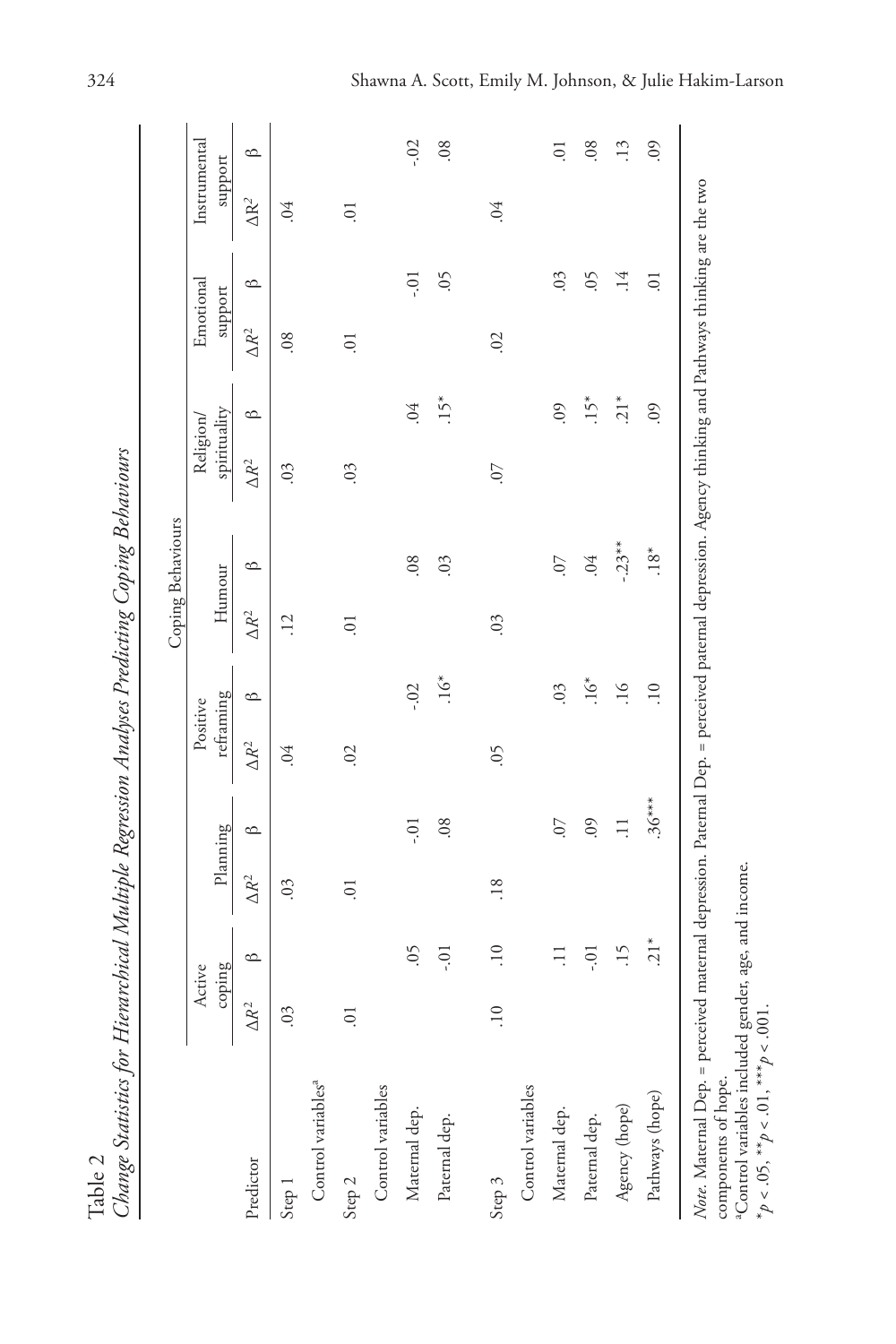|                                |                |         |                | Coping Behaviours | Behavioural     |                  |                |         |
|--------------------------------|----------------|---------|----------------|-------------------|-----------------|------------------|----------------|---------|
|                                | Denial         |         | Substance use  |                   | disengagement   |                  | Self-blame     |         |
| Predictor                      | $\Delta R^2$   | $\circ$ | $\Delta R^2$   | $\circ$           | $\Delta R^2$    | $\circ$          | $\Delta R^2$   | $\circ$ |
| Step 1                         | .03            |         | $\overline{0}$ |                   | Ξ.              |                  | 02             |         |
| Control variables <sup>a</sup> |                |         |                |                   |                 |                  |                |         |
| Step 2                         | $\overline{0}$ |         | 0 <sup>o</sup> |                   | $\Xi$           |                  | $\zeta$        |         |
| Control variables              |                |         |                |                   |                 |                  |                |         |
| Maternal dep.                  |                | .04     |                | $.25***$          |                 | .08              |                | $.23**$ |
| Paternal dep.                  |                | $-0.5$  |                | 02                |                 | $-0.2$           |                | $-0.5$  |
| Step 3                         | .04            |         | .04            |                   | $\overline{12}$ |                  | 0 <sup>3</sup> |         |
| Control variables              |                |         |                |                   |                 |                  |                |         |
| Maternal dep.                  |                | $-0.1$  |                | $.21**$           |                 | $\overline{0}$ . |                | $.19*$  |
| Paternal dep.                  |                | $-0.5$  |                | 02                |                 | $-0.0$           |                | $-0.4$  |
| Agency (hope)                  |                | $-18*$  |                | -.14              |                 | $-.29***$        |                | -.14    |
| Pathways (hope)                |                | $-0.4$  |                | $-0.09$           |                 | $-10$            |                | -.05    |

The Role of Hope 325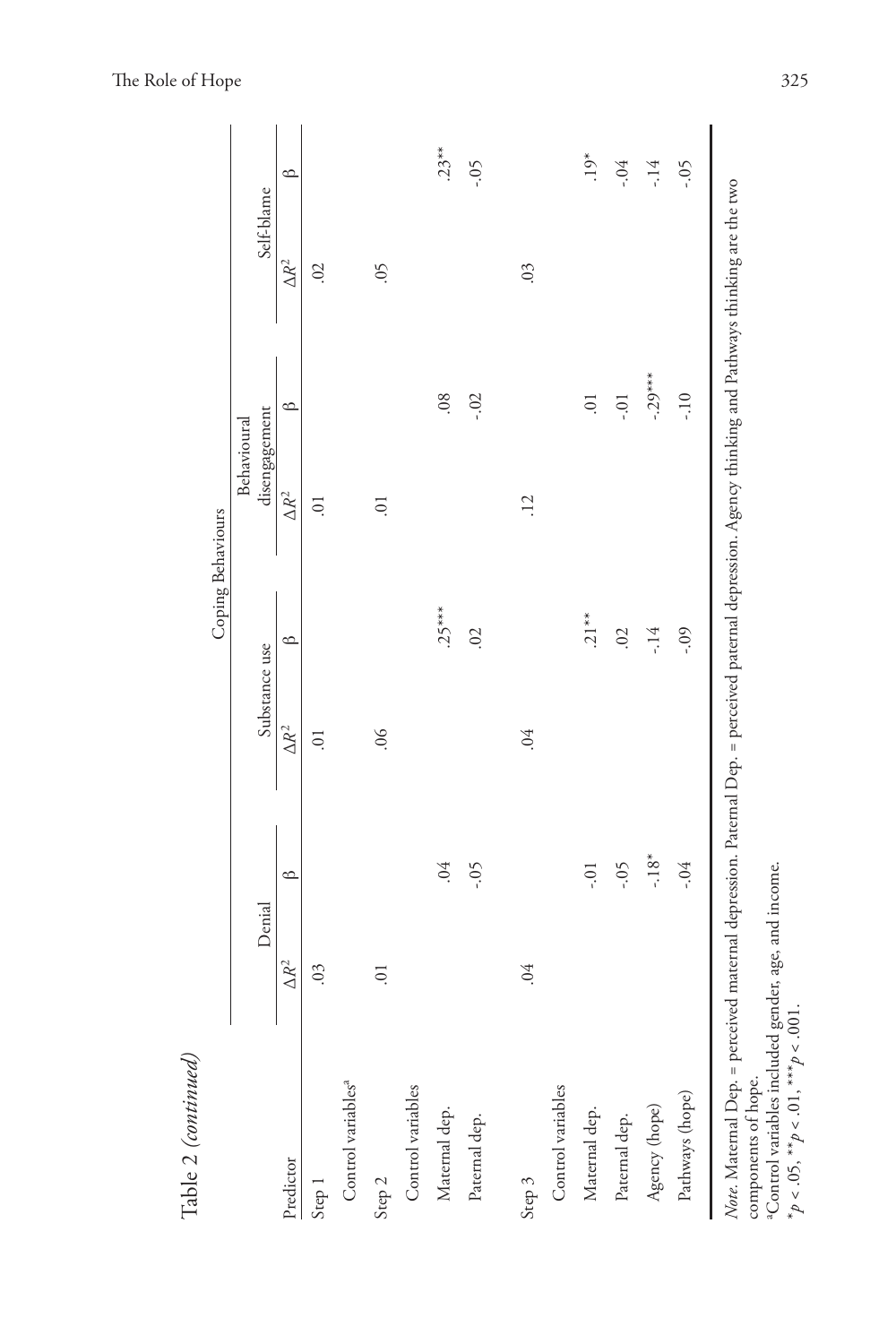among a sample of undergraduate students. Perceived maternal depression was significantly related to coping through substance use and self-blame. Perceived paternal depression was significantly related to coping through religion/spirituality. Higher levels of agency thinking, a component of hope, were significantly related to higher levels of active coping, planning, positive reframing, religion/ spirituality, emotional support, and instrumental support. Agency thinking was negatively related to denial, substance use, behavioural disengagement, and self-blame. Higher levels of pathways thinking were related to higher levels of active coping, planning, positive reframing, emotional support, and instrumental support. Consistent with the expectation that hope would be negatively related to the use of maladaptive coping strategies, pathways thinking was negatively related to denial, substance use, behavioural disengagement, and self-blame.

After controlling for annual family income, participants' gender, and participants' age in hierarchical multiple regression analyses, hope significantly predicted some coping behaviours beyond the influence of perceived maternal and paternal depression. Specifically, higher levels of agency thinking predicted higher levels of religion/spirituality but lower levels of humour and behavioural disengagement. Higher levels of the pathways thinking component of hope significantly predicted higher levels of active coping and planning. Overall, levels of hope were positively associated with more adaptive coping behaviours (e.g., religion/spirituality, active coping, planning), and negatively associated with more maladaptive coping behaviours (e.g., denial, behavioural disengagement). Perceived paternal depression, in addition to agency, was a significant predictor in religion/spirituality. Neither hope nor perceived parental depression predicted the use of coping through emotional support or instrumental support. In these cases, specific control variables had the most influence in predicting coping behaviours. Gender differences were also observed. In the present study, female students were more likely than males to use emotional support and denial to cope. As described by [Lengua and Stormshak \(2000\)](https://www.researchgate.net/publication/263256125_Gender_Gender_Roles_and_Personality_Gender_Differences_in_the_Prediction_of_Coping_and_Psychological_Symptoms?el=1_x_8&enrichId=rgreq-f4edac8d60d27f2c2bb3bf0c64bfd7fe-XXX&enrichSource=Y292ZXJQYWdlOzI4Mzg3MzI1NDtBUzoyOTYyNTg2ODcyNTg2MjRAMTQ0NzY0NDk4MzgzMw==), past research has suggested that women have a tendency to engage in more emotion-focused, avoidant, or social support-seeking coping behaviours compared to men. The present findings are in line with other studies. For example, Hammermeister and Burton (2004) found that coping with denial was reported to be used more among female endurance athletes than among males. [Lengua and Stormshak \(2000\)](https://www.researchgate.net/publication/263256125_Gender_Gender_Roles_and_Personality_Gender_Differences_in_the_Prediction_of_Coping_and_Psychological_Symptoms?el=1_x_8&enrichId=rgreq-f4edac8d60d27f2c2bb3bf0c64bfd7fe-XXX&enrichSource=Y292ZXJQYWdlOzI4Mzg3MzI1NDtBUzoyOTYyNTg2ODcyNTg2MjRAMTQ0NzY0NDk4MzgzMw==)  found that femininity was associated with higher endorsement of support seeking on the COPE scale. Even after controlling for self-reported depressive symptoms, Nolen-Hoeksema and Aldao (2011) found that women, especially older women, were more likely than males to report coping with positive reframing, active coping, and seeking emotional support.

Conversely, males reported greater use of coping with humour (e.g., joking about the situation) than females. Although research addressing sex differences in use of humour is limited, it has been suggested that those who use humour socially may use this as a tool to gain social support (Moran & Hughes, 2006).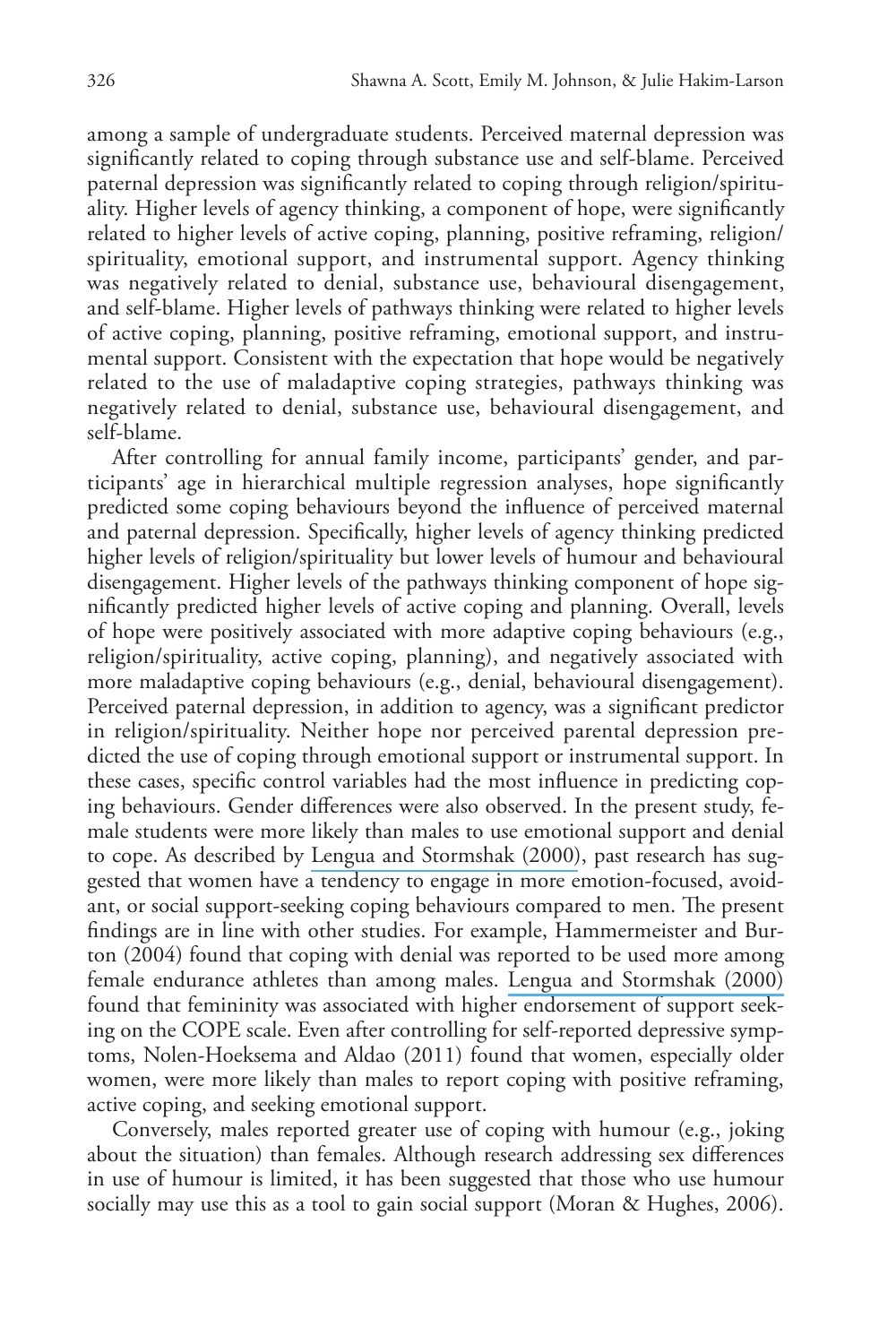Male students in the present study may have used humour to indirectly achieve the goal of seeking support, while females endorsed using emotional support directly.

# *Study Limitations*

Results may have been influenced by procedural limitations. In participants' reports of parental depression, some students expressed uncertainty about their parents' symptoms by selecting the "not sure" option. Because this study focused on undergraduate students' perceptions of their parents' depressive symptoms, the results may not be comparable to research using diagnoses and parent self-report to identify parental depressive symptomology. Further, although participants were asked to report on how recently they last lived with a biological parent for a period of two weeks or more, it is unknown exactly when in their lives they perceived depressive symptomology in their parents. Due to the large number of regressions conducted, there is a greater risk of Type 1 error. However, a sufficiently stringent criterion was selected to account for this, and the discussion of significant results reflected the more conservative findings. Generalizability is also limited due to several characteristics of the sample. In the present study, 6.85% of parents were reported to have a diagnosis of depression, while the national prevalence of depression was 8.2% ([Vasiliadis, Lesage, Adair, Wang, & Kessler, 2007](https://www.researchgate.net/publication/6586894_Do_Canada_and_the_United_States_Differ_in_Prevalence_of_Depression_and_Utilization_of_Services?el=1_x_8&enrichId=rgreq-f4edac8d60d27f2c2bb3bf0c64bfd7fe-XXX&enrichSource=Y292ZXJQYWdlOzI4Mzg3MzI1NDtBUzoyOTYyNTg2ODcyNTg2MjRAMTQ0NzY0NDk4MzgzMw==)). This discrepancy may be explained by the fact that many of the students responded "not sure" on questions about parental depressive symptomology. While the sample was relatively diverse in terms of participants' ethnicity, it was disproportionately represented by female students taking psychology courses. Furthermore, the participants' median annual family income was relatively high (between \$70,000 and \$80,000) and may not be representative of families in the general population.

# *Implications for Counsellors and Directions for Future Research*

The present study was unique in that it used undergraduate students' subjective interpretations of their parents' affect and depressive symptomology as a measure of parental depression. This is important given that these perceptions show students' interpretations of their interactions with their parents. Results suggest that perceived parental depression is related to coping behaviours in undergraduate students. It may be as important to consider students' perceptions of parental depressive symptoms as it is to consider parents' clinical diagnosis or parent self-report.

The present research has some direct implications for counsellors treating students at risk for depression, and suggests proactive measures for promoting healthy coping. Even after controlling for demographic variables (i.e., age, gender, annual family income) and perceived parental depressive symptomology, it was found that greater agency (i.e., the sense that one has the will to meet goals) predicted greater use of adaptive coping. Greater pathways thinking (i.e., the sense that one has the ways to reach goals) predicted greater use of active coping and planning. In the present study, it is not possible to determine whether maladaptive coping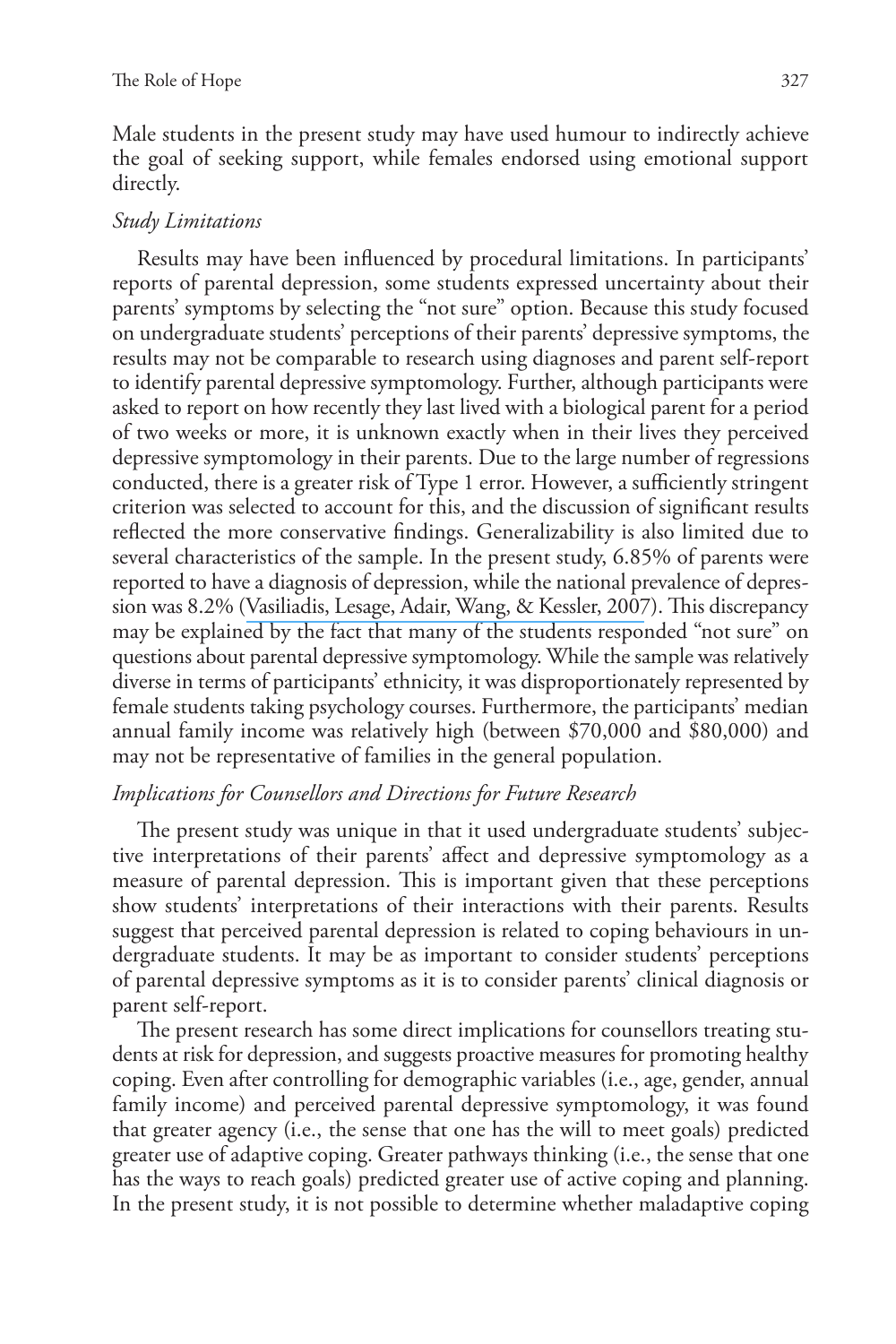is a consequence of having low levels of hope or if, conversely, maladaptive coping leads to lower levels of hope. Counsellors who help students develop a sense of a plan to reach their goals (i.e., increase pathways thinking) may encourage the use of active coping behaviours; likewise, students who engage in adaptive coping strategies may develop a sense of agency when faced with stressors. Greater hope may also bolster counsellors' success in teaching adaptive coping to clients. University counsellors may find it useful to employ Snyder's hope theory ([Snyder](https://www.researchgate.net/publication/283375700_The_will_and_the_ways_Development_and_validation_of_an_individual-differences_measure_of_hope?el=1_x_8&enrichId=rgreq-f4edac8d60d27f2c2bb3bf0c64bfd7fe-XXX&enrichSource=Y292ZXJQYWdlOzI4Mzg3MzI1NDtBUzoyOTYyNTg2ODcyNTg2MjRAMTQ0NzY0NDk4MzgzMw==) [et al., 1991](https://www.researchgate.net/publication/283375700_The_will_and_the_ways_Development_and_validation_of_an_individual-differences_measure_of_hope?el=1_x_8&enrichId=rgreq-f4edac8d60d27f2c2bb3bf0c64bfd7fe-XXX&enrichSource=Y292ZXJQYWdlOzI4Mzg3MzI1NDtBUzoyOTYyNTg2ODcyNTg2MjRAMTQ0NzY0NDk4MzgzMw==)) as a therapeutic framework. Through this approach, students develop thoughts about the agency and pathways components of hope as they reach their desired outcomes in multiple domains ([Pedrotti, Edwards, & Lopez, 2008](https://www.researchgate.net/publication/43095225_Promoting_Hope_Suggestions_for_School_Counselors?el=1_x_8&enrichId=rgreq-f4edac8d60d27f2c2bb3bf0c64bfd7fe-XXX&enrichSource=Y292ZXJQYWdlOzI4Mzg3MzI1NDtBUzoyOTYyNTg2ODcyNTg2MjRAMTQ0NzY0NDk4MzgzMw==)). According to Snyder, Lopez, and Pedrotti (2011), hope therapy is useful in bolstering hopeful thoughts and decreasing distress. In hope therapy, counsellors support students as they describe and rank their goals, break down each goal into steps, and identify strategies to attain these goals. Counsellors then assist students as they recognize barriers in attaining their goals, and develop alternative plans ([Pedrotti](https://www.researchgate.net/publication/43095225_Promoting_Hope_Suggestions_for_School_Counselors?el=1_x_8&enrichId=rgreq-f4edac8d60d27f2c2bb3bf0c64bfd7fe-XXX&enrichSource=Y292ZXJQYWdlOzI4Mzg3MzI1NDtBUzoyOTYyNTg2ODcyNTg2MjRAMTQ0NzY0NDk4MzgzMw==) [et al., 2008](https://www.researchgate.net/publication/43095225_Promoting_Hope_Suggestions_for_School_Counselors?el=1_x_8&enrichId=rgreq-f4edac8d60d27f2c2bb3bf0c64bfd7fe-XXX&enrichSource=Y292ZXJQYWdlOzI4Mzg3MzI1NDtBUzoyOTYyNTg2ODcyNTg2MjRAMTQ0NzY0NDk4MzgzMw==)). A solution-focused approach to student counselling offers a strengthbased way to address elements of the pathways component of hope. Similar to hope therapy, solution-focused self-reflection invites clients to describe the changes they wish to make, examine their resources, describe the steps to reach their goals, and track their progress (Pakrosnis & Cepukiene, 2014). Solution-focused self-help tools can be taught by counsellors when the opportunity for in-person contact is limited. Pakrosnis and Cepukiene (2014) found that solution-focused self-reflection increased hope, positive affect, and self-efficacy among their sample of nonclinical undergraduate students.

Regardless of one's therapeutic orientation, counsellors may promote hope in clients through the use of several strategies. For example, implicit approaches such as highlighting the client's resources, positively reframing situations, and using metaphors to gain new perspectives can foster hope indirectly ([Larsen & Stege,](https://www.researchgate.net/publication/232539343_Hope-Focused_Practices_During_Early_Psychotherapy_Sessions_Part_I_Implicit_Approaches?el=1_x_8&enrichId=rgreq-f4edac8d60d27f2c2bb3bf0c64bfd7fe-XXX&enrichSource=Y292ZXJQYWdlOzI4Mzg3MzI1NDtBUzoyOTYyNTg2ODcyNTg2MjRAMTQ0NzY0NDk4MzgzMw==) [2010a](https://www.researchgate.net/publication/232539343_Hope-Focused_Practices_During_Early_Psychotherapy_Sessions_Part_I_Implicit_Approaches?el=1_x_8&enrichId=rgreq-f4edac8d60d27f2c2bb3bf0c64bfd7fe-XXX&enrichSource=Y292ZXJQYWdlOzI4Mzg3MzI1NDtBUzoyOTYyNTg2ODcyNTg2MjRAMTQ0NzY0NDk4MzgzMw==)). Counsellors may also opt to bolster hope through use of explicit approaches, such as providing psychoeducation about hope, identifying the existence of multiple hopes, and conceptualizing hope as a behaviour to encourage more hopeful actions ([Larsen & Stege, 2010b](https://www.researchgate.net/publication/232444387_Hope-focused_practices_during_early_psychotherapy_sessions_Part_II_Explicit_approaches?el=1_x_8&enrichId=rgreq-f4edac8d60d27f2c2bb3bf0c64bfd7fe-XXX&enrichSource=Y292ZXJQYWdlOzI4Mzg3MzI1NDtBUzoyOTYyNTg2ODcyNTg2MjRAMTQ0NzY0NDk4MzgzMw==)). Larsen, Stege, Edey, and Ewasiw (2014) highlighted the importance of considering the possibility that a client's hope may be unshared with the therapist and/or unrealistic and detrimental to treatment. The authors recommended that counsellors engage in the process of "informed hope" with clients. Informed hope involves respectfully exploring evidence for hope and explicitly discussing and adjusting hope accordingly ([Larsen et al., 2014](https://www.researchgate.net/publication/262578372_Working_with_unrealistic_or_unshared_hope_in_the_counselling_session?el=1_x_8&enrichId=rgreq-f4edac8d60d27f2c2bb3bf0c64bfd7fe-XXX&enrichSource=Y292ZXJQYWdlOzI4Mzg3MzI1NDtBUzoyOTYyNTg2ODcyNTg2MjRAMTQ0NzY0NDk4MzgzMw==)).

In addition, the gender differences observed in the present study also suggest that counsellors should consider how young adults' experiences can differ based on their own gender and that of their parents. It may also be helpful to examine the extent to which the university environment influences students' coping behaviours, and thereby their mental health and well-being. For example, counsellors may consider how the university campus environment promotes "partying," a popular form of recreation, which may be akin to substance abuse in some cases. Substance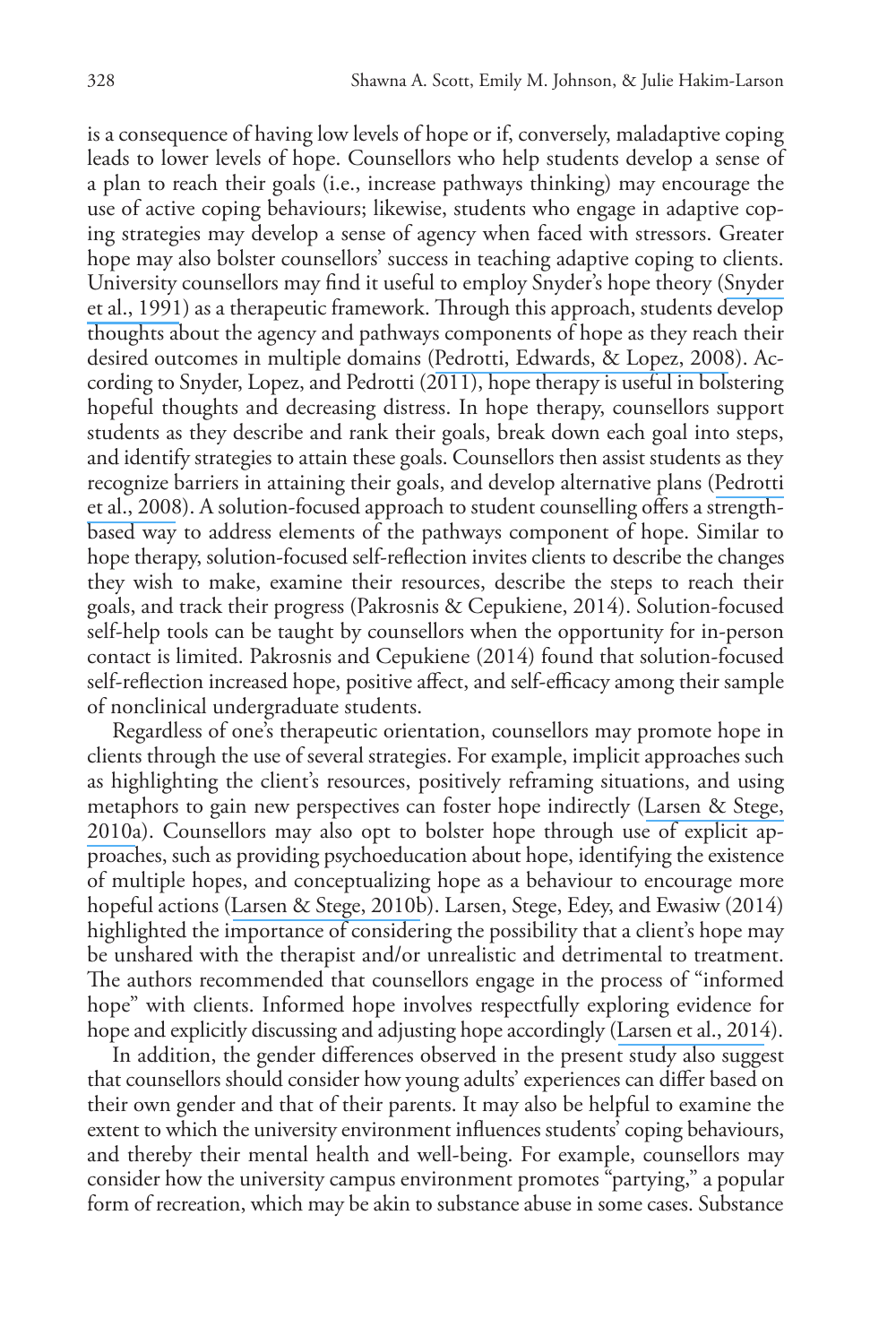abuse may be favoured by some students or encouraged by peers as a means to alleviate depressive symptoms, while more adaptive coping strategies, such as religion/spirituality, may be discouraged at the expense of students' mental health.

Longitudinal research of specific coping behaviours and family-level factors is needed to determine potential developmental trajectories of the relation between parental depression, hope, and coping behaviours. Further, it may be helpful to investigate the combined effects of perceived maternal and perceived paternal depression. Finally, future research should examine the relation between perceived parental depression and depression in students. Although the present study examined behaviours that may be helpful to those at risk for depression according to their perceptions, it did not examine whether these perceptions are in fact linked to intergenerational depression. Such research would be useful to counsellors, as it may imply that perceptions of parental depression, regardless of parents' actual depressive symptoms, place youth at risk for depression.

#### *References*

- [Adler, A. D., Conklin, L. R., & Strunk, D. R. \(2013\). Quality of coping skills predicts depres](https://www.researchgate.net/publication/242017414_Quality_of_Coping_Skills_Predicts_Depressive_Symptom_Reactivity_Over_Repeated_Stressors?el=1_x_8&enrichId=rgreq-f4edac8d60d27f2c2bb3bf0c64bfd7fe-XXX&enrichSource=Y292ZXJQYWdlOzI4Mzg3MzI1NDtBUzoyOTYyNTg2ODcyNTg2MjRAMTQ0NzY0NDk4MzgzMw==)[sive symptom reactivity over repeated stressors.](https://www.researchgate.net/publication/242017414_Quality_of_Coping_Skills_Predicts_Depressive_Symptom_Reactivity_Over_Repeated_Stressors?el=1_x_8&enrichId=rgreq-f4edac8d60d27f2c2bb3bf0c64bfd7fe-XXX&enrichSource=Y292ZXJQYWdlOzI4Mzg3MzI1NDtBUzoyOTYyNTg2ODcyNTg2MjRAMTQ0NzY0NDk4MzgzMw==) *Journal of Clinical Psychology, 69*, 1228–1238. [doi:10.1002/jelp.21993](https://www.researchgate.net/publication/242017414_Quality_of_Coping_Skills_Predicts_Depressive_Symptom_Reactivity_Over_Repeated_Stressors?el=1_x_8&enrichId=rgreq-f4edac8d60d27f2c2bb3bf0c64bfd7fe-XXX&enrichSource=Y292ZXJQYWdlOzI4Mzg3MzI1NDtBUzoyOTYyNTg2ODcyNTg2MjRAMTQ0NzY0NDk4MzgzMw==)
- American Psychiatric Association. (2000). *Diagnostic and statistical manual of mental disorders* (4th ed., text revision). Washington, DC: Author.
- American Psychiatric Association. (2013). *Diagnostic and statistical manual of mental disorders* (5th ed.). Arlington, VA: American Psychiatric Publishing.
- [Arnau, R. C., Rosen, D. H., Finch, J. F., Rhudy, J. L., & Fortunado, V. J. \(2007\). Longitudinal](https://www.researchgate.net/publication/6586082_Longitudinal_Effects_of_Hope_on_Depression_and_Anxiety_A_Latent_Variable_Analysis?el=1_x_8&enrichId=rgreq-f4edac8d60d27f2c2bb3bf0c64bfd7fe-XXX&enrichSource=Y292ZXJQYWdlOzI4Mzg3MzI1NDtBUzoyOTYyNTg2ODcyNTg2MjRAMTQ0NzY0NDk4MzgzMw==)  [effects of hope on depression and anxiety: A latent variable analysis.](https://www.researchgate.net/publication/6586082_Longitudinal_Effects_of_Hope_on_Depression_and_Anxiety_A_Latent_Variable_Analysis?el=1_x_8&enrichId=rgreq-f4edac8d60d27f2c2bb3bf0c64bfd7fe-XXX&enrichSource=Y292ZXJQYWdlOzI4Mzg3MzI1NDtBUzoyOTYyNTg2ODcyNTg2MjRAMTQ0NzY0NDk4MzgzMw==) *Journal of Personality, 75*, [43–63. doi:10.1111/j.1467-6494.2006.00432.x](https://www.researchgate.net/publication/6586082_Longitudinal_Effects_of_Hope_on_Depression_and_Anxiety_A_Latent_Variable_Analysis?el=1_x_8&enrichId=rgreq-f4edac8d60d27f2c2bb3bf0c64bfd7fe-XXX&enrichSource=Y292ZXJQYWdlOzI4Mzg3MzI1NDtBUzoyOTYyNTg2ODcyNTg2MjRAMTQ0NzY0NDk4MzgzMw==)
- [Brennan, P., Hammen, C., Katz, A., & LeBrocque, R. \(2002\). Maternal depression, paternal psy](https://www.researchgate.net/publication/11094885_Maternal_depression_paternal_psychopathology_and_adolescent_diagnostic_outcomes?el=1_x_8&enrichId=rgreq-f4edac8d60d27f2c2bb3bf0c64bfd7fe-XXX&enrichSource=Y292ZXJQYWdlOzI4Mzg3MzI1NDtBUzoyOTYyNTg2ODcyNTg2MjRAMTQ0NzY0NDk4MzgzMw==)[chopathology, and adolescent diagnostic outcomes.](https://www.researchgate.net/publication/11094885_Maternal_depression_paternal_psychopathology_and_adolescent_diagnostic_outcomes?el=1_x_8&enrichId=rgreq-f4edac8d60d27f2c2bb3bf0c64bfd7fe-XXX&enrichSource=Y292ZXJQYWdlOzI4Mzg3MzI1NDtBUzoyOTYyNTg2ODcyNTg2MjRAMTQ0NzY0NDk4MzgzMw==) *Journal of Consulting and Clinical Psychology, 70*[, 1075–1085. doi:10.1037//0022-006X.70.5.1075](https://www.researchgate.net/publication/11094885_Maternal_depression_paternal_psychopathology_and_adolescent_diagnostic_outcomes?el=1_x_8&enrichId=rgreq-f4edac8d60d27f2c2bb3bf0c64bfd7fe-XXX&enrichSource=Y292ZXJQYWdlOzI4Mzg3MzI1NDtBUzoyOTYyNTg2ODcyNTg2MjRAMTQ0NzY0NDk4MzgzMw==)
- Cairns, S. L., Massfeller, H. F., & Deeth, S. C. (2010). Why do postsecondary students seek counselling? *Canadian Journal of Counselling, 44*, 34–50. Retrieved from http://cjc-rcc.ucalgary.ca/ cjc/index.php/rcc/index
- Carretta, C. M., Ridner, S. H., & Dietrich, M. S. (2014). Hope, hopelessness, and anxiety: A pilot instrument comparison study. *Archives in Psychiatric Nursing, 28*, 230–234. doi:10.1016/ j.apnu.2014.05.005
- [Carver, C. S. \(1997\). You want to measure coping but your protocol's too long: Consider the](https://www.researchgate.net/publication/7515511_You_want_to_Measure_Coping_But_Your_Protocols_Too_Long_Consider_the_Brief_COPE?el=1_x_8&enrichId=rgreq-f4edac8d60d27f2c2bb3bf0c64bfd7fe-XXX&enrichSource=Y292ZXJQYWdlOzI4Mzg3MzI1NDtBUzoyOTYyNTg2ODcyNTg2MjRAMTQ0NzY0NDk4MzgzMw==)  Brief COPE. *[International Journal of Behavioral Medicine, 4,](https://www.researchgate.net/publication/7515511_You_want_to_Measure_Coping_But_Your_Protocols_Too_Long_Consider_the_Brief_COPE?el=1_x_8&enrichId=rgreq-f4edac8d60d27f2c2bb3bf0c64bfd7fe-XXX&enrichSource=Y292ZXJQYWdlOzI4Mzg3MzI1NDtBUzoyOTYyNTg2ODcyNTg2MjRAMTQ0NzY0NDk4MzgzMw==)* 92–100. doi:10.1207/s15327558 [ijbm0401\\_6](https://www.researchgate.net/publication/7515511_You_want_to_Measure_Coping_But_Your_Protocols_Too_Long_Consider_the_Brief_COPE?el=1_x_8&enrichId=rgreq-f4edac8d60d27f2c2bb3bf0c64bfd7fe-XXX&enrichSource=Y292ZXJQYWdlOzI4Mzg3MzI1NDtBUzoyOTYyNTg2ODcyNTg2MjRAMTQ0NzY0NDk4MzgzMw==)
- Carver, C. S. (2007). *Brief COPE*. Retrieved from http://www.psy.miami.edu/faculty/ccarver/ sclBrCOPE.html
- [Chang, E. C., & DeSimone, S. L. \(2001\). The influence of hope on appraisals, coping, and dyspho](https://www.researchgate.net/publication/247839496_The_Influence_of_Hope_on_Appraisals_Coping_and_Dysphoria_A_Test_of_Hope_Theory?el=1_x_8&enrichId=rgreq-f4edac8d60d27f2c2bb3bf0c64bfd7fe-XXX&enrichSource=Y292ZXJQYWdlOzI4Mzg3MzI1NDtBUzoyOTYyNTg2ODcyNTg2MjRAMTQ0NzY0NDk4MzgzMw==)ria: A test of hope theory. *[Journal of Social and Clinical Psychology, 20](https://www.researchgate.net/publication/247839496_The_Influence_of_Hope_on_Appraisals_Coping_and_Dysphoria_A_Test_of_Hope_Theory?el=1_x_8&enrichId=rgreq-f4edac8d60d27f2c2bb3bf0c64bfd7fe-XXX&enrichSource=Y292ZXJQYWdlOzI4Mzg3MzI1NDtBUzoyOTYyNTg2ODcyNTg2MjRAMTQ0NzY0NDk4MzgzMw==)*, 117–129. doi:10.1521/ [jscp.20.2.117.22262](https://www.researchgate.net/publication/247839496_The_Influence_of_Hope_on_Appraisals_Coping_and_Dysphoria_A_Test_of_Hope_Theory?el=1_x_8&enrichId=rgreq-f4edac8d60d27f2c2bb3bf0c64bfd7fe-XXX&enrichSource=Y292ZXJQYWdlOzI4Mzg3MzI1NDtBUzoyOTYyNTg2ODcyNTg2MjRAMTQ0NzY0NDk4MzgzMw==)
- [Cohen, J., Cohen, P., West, S. G., & Aiken, L. S. \(2003\). Applied multiple regression/correlation](https://www.researchgate.net/publication/234021438_Applied_Multiple_RegressionCorrelation_Analysis_For_The_Behavioral_Sciences?el=1_x_8&enrichId=rgreq-f4edac8d60d27f2c2bb3bf0c64bfd7fe-XXX&enrichSource=Y292ZXJQYWdlOzI4Mzg3MzI1NDtBUzoyOTYyNTg2ODcyNTg2MjRAMTQ0NzY0NDk4MzgzMw==)  [analysis for the behavioral sciences \(3rd ed.\). New York, NY: Routledge.](https://www.researchgate.net/publication/234021438_Applied_Multiple_RegressionCorrelation_Analysis_For_The_Behavioral_Sciences?el=1_x_8&enrichId=rgreq-f4edac8d60d27f2c2bb3bf0c64bfd7fe-XXX&enrichSource=Y292ZXJQYWdlOzI4Mzg3MzI1NDtBUzoyOTYyNTg2ODcyNTg2MjRAMTQ0NzY0NDk4MzgzMw==)

Field, A. P. (2013). *Discovering statistics using IBM SPSS statistics* (4th ed.). London, UK: Sage.

[Garber, J. \(2010\). Vulnerability to depression in childhood and adolescence. In R. E. Ingram &](https://www.researchgate.net/publication/313209815_Vulnerability_to_depression_in_childhood_and_adolescence?el=1_x_8&enrichId=rgreq-f4edac8d60d27f2c2bb3bf0c64bfd7fe-XXX&enrichSource=Y292ZXJQYWdlOzI4Mzg3MzI1NDtBUzoyOTYyNTg2ODcyNTg2MjRAMTQ0NzY0NDk4MzgzMw==) J. M. Price (Eds.), *Vulnerability to psychopathology* [\(pp. 189–247\). New York, NY: Guilford.](https://www.researchgate.net/publication/313209815_Vulnerability_to_depression_in_childhood_and_adolescence?el=1_x_8&enrichId=rgreq-f4edac8d60d27f2c2bb3bf0c64bfd7fe-XXX&enrichSource=Y292ZXJQYWdlOzI4Mzg3MzI1NDtBUzoyOTYyNTg2ODcyNTg2MjRAMTQ0NzY0NDk4MzgzMw==)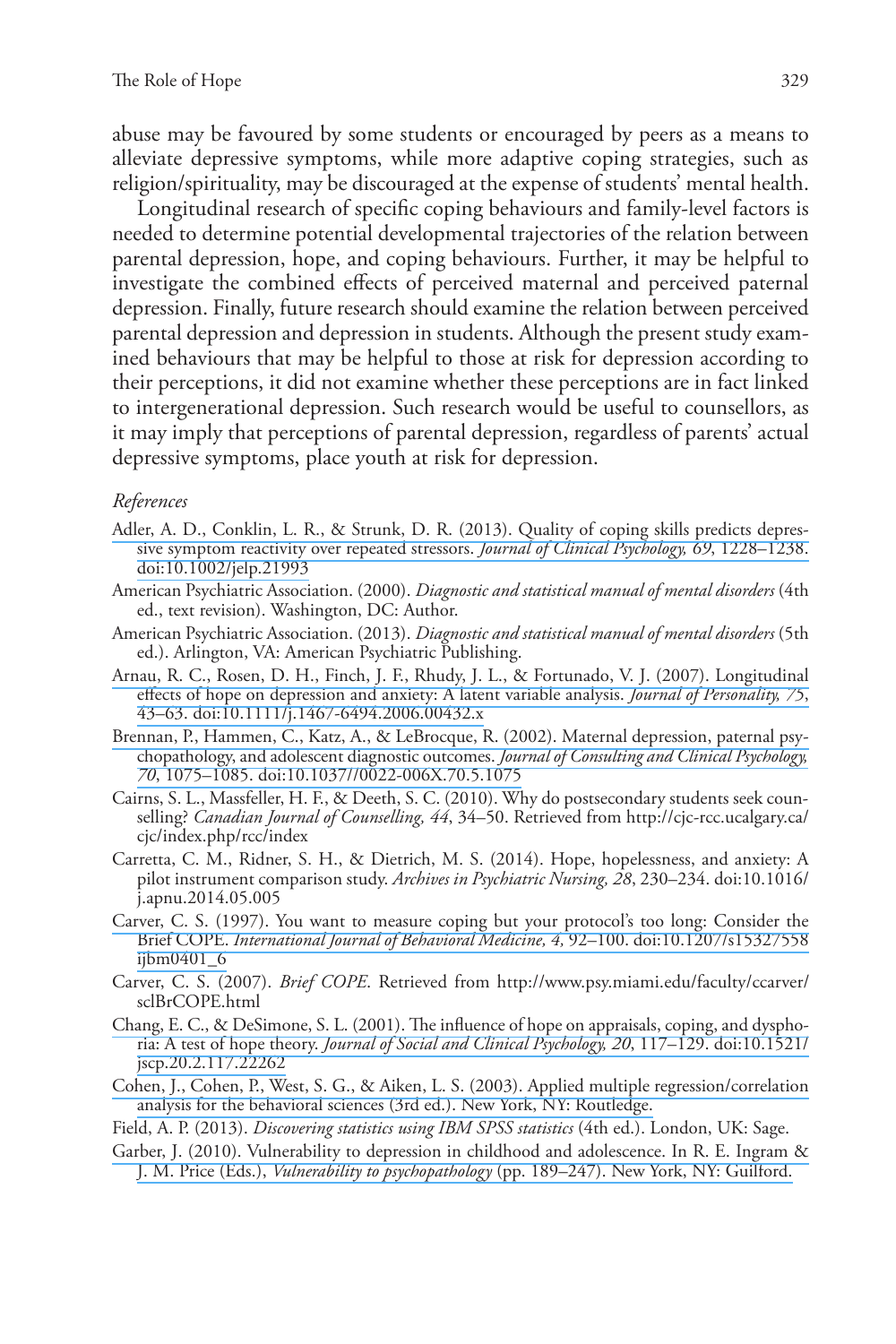- Hammen, C., & Brennan, P.A. (2003). [Severity, chronicity, and timing of maternal depression and](https://www.researchgate.net/publication/10868049_Severity_Chronicity_and_Timing_of_Maternal_Depression_and_Risk_for_Adolescent_Offspring_Diagnoses_in_a_Community_Sample?el=1_x_8&enrichId=rgreq-f4edac8d60d27f2c2bb3bf0c64bfd7fe-XXX&enrichSource=Y292ZXJQYWdlOzI4Mzg3MzI1NDtBUzoyOTYyNTg2ODcyNTg2MjRAMTQ0NzY0NDk4MzgzMw==)  [risk for adolescent offspring diagnoses in a community sample.](https://www.researchgate.net/publication/10868049_Severity_Chronicity_and_Timing_of_Maternal_Depression_and_Risk_for_Adolescent_Offspring_Diagnoses_in_a_Community_Sample?el=1_x_8&enrichId=rgreq-f4edac8d60d27f2c2bb3bf0c64bfd7fe-XXX&enrichSource=Y292ZXJQYWdlOzI4Mzg3MzI1NDtBUzoyOTYyNTg2ODcyNTg2MjRAMTQ0NzY0NDk4MzgzMw==) *Archives of General Psychiatry, 60,* [253–258. doi:10.1001/archpsyc.60.3.253](https://www.researchgate.net/publication/10868049_Severity_Chronicity_and_Timing_of_Maternal_Depression_and_Risk_for_Adolescent_Offspring_Diagnoses_in_a_Community_Sample?el=1_x_8&enrichId=rgreq-f4edac8d60d27f2c2bb3bf0c64bfd7fe-XXX&enrichSource=Y292ZXJQYWdlOzI4Mzg3MzI1NDtBUzoyOTYyNTg2ODcyNTg2MjRAMTQ0NzY0NDk4MzgzMw==)
- Hammermeister, J., & Burton, D. (2004). Gender differences in coping with endurance sport stress: Are men from Mars and women from Venus? *Journal of Sport Behavior, 27*, 148–164. Retrieved from http://connection.ebscohost.com/c/articles/14880017/gender-differencescoping-endurance-sport-stress-are-men-from-mars-women-from-venus
- Hellman, C. M., Pittman, M. K., & Munoz, R. T. (2013). The first twenty years of the will and the ways: An examination of score reliability distribution on Snyder's Dispositional Hope Scale. *Journal of Happiness Studies, 14*, 723–729. doi:10.1007/s10902-012-9351-5
- [Ibrahim, A. K., Kelly, S. J., Adams, C. E., & Glazebrook, C. \(2013\). A systematic review of studies](https://www.researchgate.net/publication/233973468_A_Systematic_review_of_studies_of_depression_prevalence_in_university_students?el=1_x_8&enrichId=rgreq-f4edac8d60d27f2c2bb3bf0c64bfd7fe-XXX&enrichSource=Y292ZXJQYWdlOzI4Mzg3MzI1NDtBUzoyOTYyNTg2ODcyNTg2MjRAMTQ0NzY0NDk4MzgzMw==)  [of depression prevalence in university students.](https://www.researchgate.net/publication/233973468_A_Systematic_review_of_studies_of_depression_prevalence_in_university_students?el=1_x_8&enrichId=rgreq-f4edac8d60d27f2c2bb3bf0c64bfd7fe-XXX&enrichSource=Y292ZXJQYWdlOzI4Mzg3MzI1NDtBUzoyOTYyNTg2ODcyNTg2MjRAMTQ0NzY0NDk4MzgzMw==) *Journal of Psychiatric Research, 47*, 391–400. [doi:10.1016/j.jpsychires.2012.11.015](https://www.researchgate.net/publication/233973468_A_Systematic_review_of_studies_of_depression_prevalence_in_university_students?el=1_x_8&enrichId=rgreq-f4edac8d60d27f2c2bb3bf0c64bfd7fe-XXX&enrichSource=Y292ZXJQYWdlOzI4Mzg3MzI1NDtBUzoyOTYyNTg2ODcyNTg2MjRAMTQ0NzY0NDk4MzgzMw==)
- [Jaser, S. S., Champion, J. E., Reeslund, K. L., Keller, G., Merchant, M. J., Benson, M., & Compas,](https://www.researchgate.net/publication/6560763_Cross-situational_coping_with_peer_and_family_stressors_in_adolescent_offspring_of_depressed_parents?el=1_x_8&enrichId=rgreq-f4edac8d60d27f2c2bb3bf0c64bfd7fe-XXX&enrichSource=Y292ZXJQYWdlOzI4Mzg3MzI1NDtBUzoyOTYyNTg2ODcyNTg2MjRAMTQ0NzY0NDk4MzgzMw==)  [B. E. \(2007\). Cross-situational coping with peer and family stressors in adolescent offspring of](https://www.researchgate.net/publication/6560763_Cross-situational_coping_with_peer_and_family_stressors_in_adolescent_offspring_of_depressed_parents?el=1_x_8&enrichId=rgreq-f4edac8d60d27f2c2bb3bf0c64bfd7fe-XXX&enrichSource=Y292ZXJQYWdlOzI4Mzg3MzI1NDtBUzoyOTYyNTg2ODcyNTg2MjRAMTQ0NzY0NDk4MzgzMw==)  depressed parents. *Journal of Adolescence, 30*[, 917–932. doi:10.1016/j.adolescence.2006.11.010](https://www.researchgate.net/publication/6560763_Cross-situational_coping_with_peer_and_family_stressors_in_adolescent_offspring_of_depressed_parents?el=1_x_8&enrichId=rgreq-f4edac8d60d27f2c2bb3bf0c64bfd7fe-XXX&enrichSource=Y292ZXJQYWdlOzI4Mzg3MzI1NDtBUzoyOTYyNTg2ODcyNTg2MjRAMTQ0NzY0NDk4MzgzMw==)
- [Landman-Peeters, K. M. C., Ormel, J., Van Sonderen, E. L. P., Den Boer, J. A., Minderaa, R. B.,](https://www.researchgate.net/publication/227786284_Risk_of_emotional_disorder_in_offspring_of_depressed_parents_Gender_differences_in_the_effect_of_a_second_emotionally_affected_parent?el=1_x_8&enrichId=rgreq-f4edac8d60d27f2c2bb3bf0c64bfd7fe-XXX&enrichSource=Y292ZXJQYWdlOzI4Mzg3MzI1NDtBUzoyOTYyNTg2ODcyNTg2MjRAMTQ0NzY0NDk4MzgzMw==)  [& Hartman, C. A. \(2008\). Risk of emotional disorder in offspring of depressed parents: Gender](https://www.researchgate.net/publication/227786284_Risk_of_emotional_disorder_in_offspring_of_depressed_parents_Gender_differences_in_the_effect_of_a_second_emotionally_affected_parent?el=1_x_8&enrichId=rgreq-f4edac8d60d27f2c2bb3bf0c64bfd7fe-XXX&enrichSource=Y292ZXJQYWdlOzI4Mzg3MzI1NDtBUzoyOTYyNTg2ODcyNTg2MjRAMTQ0NzY0NDk4MzgzMw==)  [differences in the effect of a second emotionally affected parent.](https://www.researchgate.net/publication/227786284_Risk_of_emotional_disorder_in_offspring_of_depressed_parents_Gender_differences_in_the_effect_of_a_second_emotionally_affected_parent?el=1_x_8&enrichId=rgreq-f4edac8d60d27f2c2bb3bf0c64bfd7fe-XXX&enrichSource=Y292ZXJQYWdlOzI4Mzg3MzI1NDtBUzoyOTYyNTg2ODcyNTg2MjRAMTQ0NzY0NDk4MzgzMw==) *Depression and Anxiety, 25*, [653–660. doi:10.1002/da.20350](https://www.researchgate.net/publication/227786284_Risk_of_emotional_disorder_in_offspring_of_depressed_parents_Gender_differences_in_the_effect_of_a_second_emotionally_affected_parent?el=1_x_8&enrichId=rgreq-f4edac8d60d27f2c2bb3bf0c64bfd7fe-XXX&enrichSource=Y292ZXJQYWdlOzI4Mzg3MzI1NDtBUzoyOTYyNTg2ODcyNTg2MjRAMTQ0NzY0NDk4MzgzMw==)
- [Larsen, D. J., & Stege, R. \(2010a\). Hope-focused practices during early psychotherapy sessions: Part](https://www.researchgate.net/publication/232539343_Hope-Focused_Practices_During_Early_Psychotherapy_Sessions_Part_I_Implicit_Approaches?el=1_x_8&enrichId=rgreq-f4edac8d60d27f2c2bb3bf0c64bfd7fe-XXX&enrichSource=Y292ZXJQYWdlOzI4Mzg3MzI1NDtBUzoyOTYyNTg2ODcyNTg2MjRAMTQ0NzY0NDk4MzgzMw==) I: Implicit approaches. *[Journal of Psychotherapy Integration, 20](https://www.researchgate.net/publication/232539343_Hope-Focused_Practices_During_Early_Psychotherapy_Sessions_Part_I_Implicit_Approaches?el=1_x_8&enrichId=rgreq-f4edac8d60d27f2c2bb3bf0c64bfd7fe-XXX&enrichSource=Y292ZXJQYWdlOzI4Mzg3MzI1NDtBUzoyOTYyNTg2ODcyNTg2MjRAMTQ0NzY0NDk4MzgzMw==)*, 271–292. doi:10.1037/a0020820
- [Larsen, D. J., & Stege, R. \(2010b\). Hope-focused practices during early psychotherapy sessions: Part](https://www.researchgate.net/publication/232444387_Hope-focused_practices_during_early_psychotherapy_sessions_Part_II_Explicit_approaches?el=1_x_8&enrichId=rgreq-f4edac8d60d27f2c2bb3bf0c64bfd7fe-XXX&enrichSource=Y292ZXJQYWdlOzI4Mzg3MzI1NDtBUzoyOTYyNTg2ODcyNTg2MjRAMTQ0NzY0NDk4MzgzMw==) II: Explicit approaches. *[Journal of Psychotherapy Integration, 20](https://www.researchgate.net/publication/232444387_Hope-focused_practices_during_early_psychotherapy_sessions_Part_II_Explicit_approaches?el=1_x_8&enrichId=rgreq-f4edac8d60d27f2c2bb3bf0c64bfd7fe-XXX&enrichSource=Y292ZXJQYWdlOzI4Mzg3MzI1NDtBUzoyOTYyNTg2ODcyNTg2MjRAMTQ0NzY0NDk4MzgzMw==)*, 293–311. doi:10.1037/a002082
- [Larsen, D. J., Stege, R., Edey, W., & Ewasiw, J. \(2014\). Working with unrealistic or unshared hope](https://www.researchgate.net/publication/262578372_Working_with_unrealistic_or_unshared_hope_in_the_counselling_session?el=1_x_8&enrichId=rgreq-f4edac8d60d27f2c2bb3bf0c64bfd7fe-XXX&enrichSource=Y292ZXJQYWdlOzI4Mzg3MzI1NDtBUzoyOTYyNTg2ODcyNTg2MjRAMTQ0NzY0NDk4MzgzMw==)  in the counselling session. *[British Journal of Guidance & Counselling, 42](https://www.researchgate.net/publication/262578372_Working_with_unrealistic_or_unshared_hope_in_the_counselling_session?el=1_x_8&enrichId=rgreq-f4edac8d60d27f2c2bb3bf0c64bfd7fe-XXX&enrichSource=Y292ZXJQYWdlOzI4Mzg3MzI1NDtBUzoyOTYyNTg2ODcyNTg2MjRAMTQ0NzY0NDk4MzgzMw==)*, 271–283. doi:10. [1080/03069885.2014.895798](https://www.researchgate.net/publication/262578372_Working_with_unrealistic_or_unshared_hope_in_the_counselling_session?el=1_x_8&enrichId=rgreq-f4edac8d60d27f2c2bb3bf0c64bfd7fe-XXX&enrichSource=Y292ZXJQYWdlOzI4Mzg3MzI1NDtBUzoyOTYyNTg2ODcyNTg2MjRAMTQ0NzY0NDk4MzgzMw==)
- [Lazarus, R. S. \(1999\). Hope: An emotion and a vital coping resource against despair.](https://www.researchgate.net/publication/281181376_Hope_An_emotion_and_a_vital_coping_resource_against_despair?el=1_x_8&enrichId=rgreq-f4edac8d60d27f2c2bb3bf0c64bfd7fe-XXX&enrichSource=Y292ZXJQYWdlOzI4Mzg3MzI1NDtBUzoyOTYyNTg2ODcyNTg2MjRAMTQ0NzY0NDk4MzgzMw==) *Social Research, 66*[, 653–678.](https://www.researchgate.net/publication/281181376_Hope_An_emotion_and_a_vital_coping_resource_against_despair?el=1_x_8&enrichId=rgreq-f4edac8d60d27f2c2bb3bf0c64bfd7fe-XXX&enrichSource=Y292ZXJQYWdlOzI4Mzg3MzI1NDtBUzoyOTYyNTg2ODcyNTg2MjRAMTQ0NzY0NDk4MzgzMw==)
- [Lengua, L. J., & Stormshak, E. A. \(2000\). Gender, gender roles, and personality: Gender dif](https://www.researchgate.net/publication/263256125_Gender_Gender_Roles_and_Personality_Gender_Differences_in_the_Prediction_of_Coping_and_Psychological_Symptoms?el=1_x_8&enrichId=rgreq-f4edac8d60d27f2c2bb3bf0c64bfd7fe-XXX&enrichSource=Y292ZXJQYWdlOzI4Mzg3MzI1NDtBUzoyOTYyNTg2ODcyNTg2MjRAMTQ0NzY0NDk4MzgzMw==)[ferences in the prediction of coping and psychological symptoms.](https://www.researchgate.net/publication/263256125_Gender_Gender_Roles_and_Personality_Gender_Differences_in_the_Prediction_of_Coping_and_Psychological_Symptoms?el=1_x_8&enrichId=rgreq-f4edac8d60d27f2c2bb3bf0c64bfd7fe-XXX&enrichSource=Y292ZXJQYWdlOzI4Mzg3MzI1NDtBUzoyOTYyNTg2ODcyNTg2MjRAMTQ0NzY0NDk4MzgzMw==) *Sex Roles, 43*, 787–820. [doi:10.1023/A:1011096604861](https://www.researchgate.net/publication/263256125_Gender_Gender_Roles_and_Personality_Gender_Differences_in_the_Prediction_of_Coping_and_Psychological_Symptoms?el=1_x_8&enrichId=rgreq-f4edac8d60d27f2c2bb3bf0c64bfd7fe-XXX&enrichSource=Y292ZXJQYWdlOzI4Mzg3MzI1NDtBUzoyOTYyNTg2ODcyNTg2MjRAMTQ0NzY0NDk4MzgzMw==)
- [Mahmoud, J. S. R., Staten, R. T., Hall, L. A., & Lennie, T. A. \(2012\). The relationship among](https://www.researchgate.net/publication/221860649_The_Relationship_among_Young_Adult_College_Students)  [young adult college students' depression, anxiety, stress, demographics, life satisfaction, and cop](https://www.researchgate.net/publication/221860649_The_Relationship_among_Young_Adult_College_Students)ing styles. *Issues in Mental Health Nursing*, *33*[, 149–156. doi:10.3109/01612840.2011.632708](https://www.researchgate.net/publication/221860649_The_Relationship_among_Young_Adult_College_Students)
- Moran, C. C., & Hughes, L. P. (2006). Coping with stress: Social work students and humor. *Social Work Education, 25*, 501–517. doi:10.1080/02615470600738890
- Nolen-Hoeksema, S., & Aldao, A. (2011). Gender and age differences in emotion regulation strategies and their relationship to depressive symptoms. *Personality and Individual Differences, 51*, 704–708. doi:10.1016/j.paid.2011.06.012
- Pakrosnis, R., & Cepukiene, V. (2014). Solution-focused self-help for improving university students' well-being. *Innovations in Education and Teaching International, 12*, 100–107. doi:10.1080/ 14703297.2014.930352
- [Pedrotti, J. T., Edwards, L. M., & Lopez, S. J. \(2008\). Promoting hope: Suggestions for school](https://www.researchgate.net/publication/43095225_Promoting_Hope_Suggestions_for_School_Counselors?el=1_x_8&enrichId=rgreq-f4edac8d60d27f2c2bb3bf0c64bfd7fe-XXX&enrichSource=Y292ZXJQYWdlOzI4Mzg3MzI1NDtBUzoyOTYyNTg2ODcyNTg2MjRAMTQ0NzY0NDk4MzgzMw==)  counselors. *[Professional School Counseling, 12](https://www.researchgate.net/publication/43095225_Promoting_Hope_Suggestions_for_School_Counselors?el=1_x_8&enrichId=rgreq-f4edac8d60d27f2c2bb3bf0c64bfd7fe-XXX&enrichSource=Y292ZXJQYWdlOzI4Mzg3MzI1NDtBUzoyOTYyNTg2ODcyNTg2MjRAMTQ0NzY0NDk4MzgzMw==)*, 100–107.
- Rounding, K., & Jacobson, J. A. (2013). The role of causal uncertainty in the relationship between perceived parental dysphoria and offspring's own dysphoria. *Cognitive Therapy Research, 37*, 1058–1069. doi:10.1007/s10608-013-9539-y
- [Snyder, C. R., Harris, C., Anderson, J. R., Holleran, S. A., Irving, L. M., Sigmon, S. T., … Har](https://www.researchgate.net/publication/283375700_The_will_and_the_ways_Development_and_validation_of_an_individual-differences_measure_of_hope?el=1_x_8&enrichId=rgreq-f4edac8d60d27f2c2bb3bf0c64bfd7fe-XXX&enrichSource=Y292ZXJQYWdlOzI4Mzg3MzI1NDtBUzoyOTYyNTg2ODcyNTg2MjRAMTQ0NzY0NDk4MzgzMw==)[ney, P. \(1991\). The will and the ways: Development and validation of an individual-differences](https://www.researchgate.net/publication/283375700_The_will_and_the_ways_Development_and_validation_of_an_individual-differences_measure_of_hope?el=1_x_8&enrichId=rgreq-f4edac8d60d27f2c2bb3bf0c64bfd7fe-XXX&enrichSource=Y292ZXJQYWdlOzI4Mzg3MzI1NDtBUzoyOTYyNTg2ODcyNTg2MjRAMTQ0NzY0NDk4MzgzMw==)  measure of hope. *[Journal of Personality and Social Psychology, 60](https://www.researchgate.net/publication/283375700_The_will_and_the_ways_Development_and_validation_of_an_individual-differences_measure_of_hope?el=1_x_8&enrichId=rgreq-f4edac8d60d27f2c2bb3bf0c64bfd7fe-XXX&enrichSource=Y292ZXJQYWdlOzI4Mzg3MzI1NDtBUzoyOTYyNTg2ODcyNTg2MjRAMTQ0NzY0NDk4MzgzMw==)*, 570–585. doi:10.1037/0022- [3514.60.4.570](https://www.researchgate.net/publication/283375700_The_will_and_the_ways_Development_and_validation_of_an_individual-differences_measure_of_hope?el=1_x_8&enrichId=rgreq-f4edac8d60d27f2c2bb3bf0c64bfd7fe-XXX&enrichSource=Y292ZXJQYWdlOzI4Mzg3MzI1NDtBUzoyOTYyNTg2ODcyNTg2MjRAMTQ0NzY0NDk4MzgzMw==)